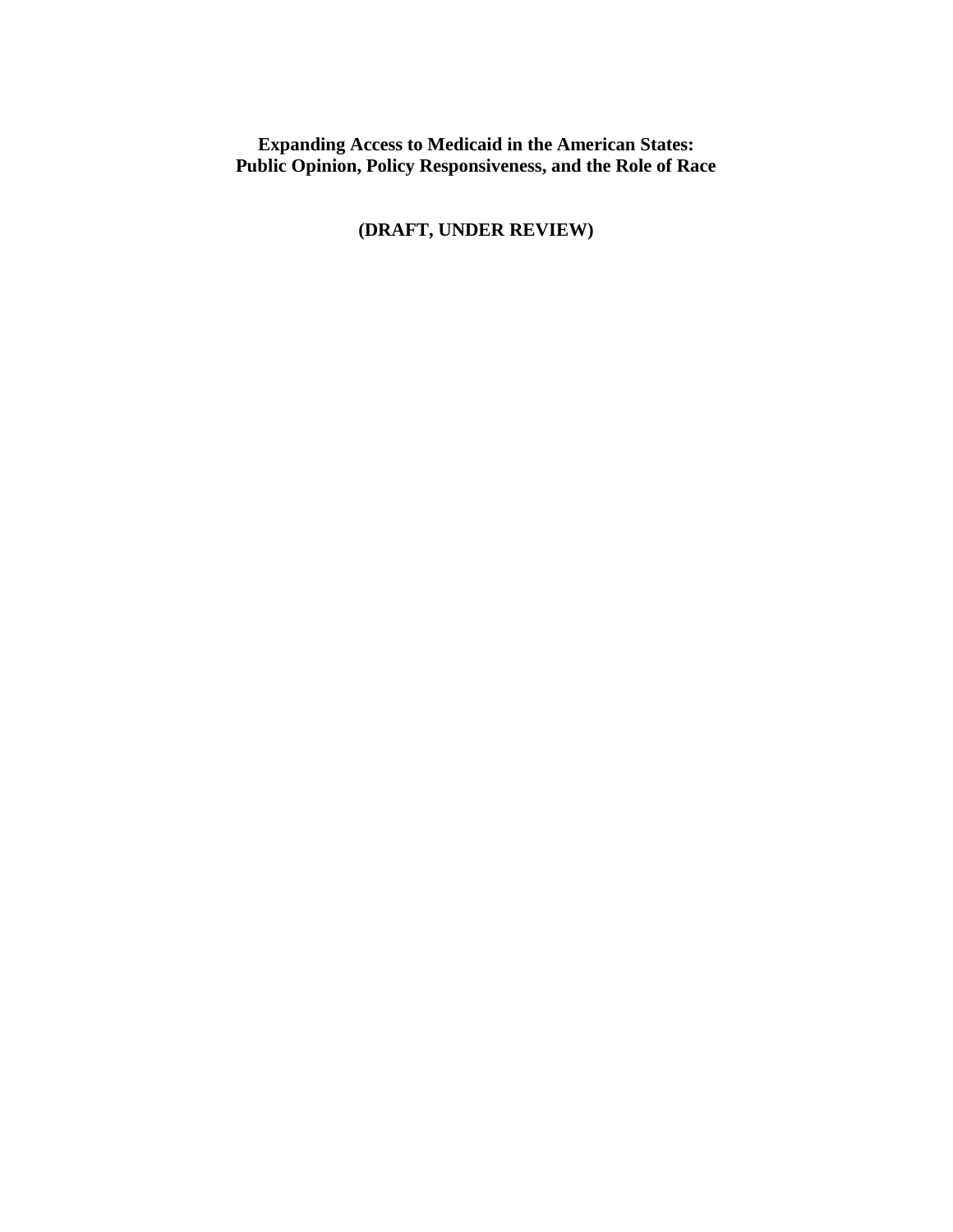# **Abstract (<150 words)**

Abstract: Since the Supreme Court overturned the federal ACA Medicaid mandate, state governments are allowed to opt in or out of the Medicaid coverage expansion. This article first estimates the level of public support for the Medicaid expansion in each state, and, second, investigates the role of public support in explaining state decisions to adopt the expansion. Our findings suggest a significant positive relationship between the level of public support and the likelihood of state adoption; however, many states are incongruent with majority opinion in their state. In particular, controlling for many other economic and political factors, states are less likely to adopt the Medicaid expansion under Republican control and as the percent of the black population increases. This latter finding is particularly concerning given that Blacks are significantly more supportive of the Medicaid expansion than Whites. Our discussion highlights the democratic deficits at the state level around this coverage policy.

*Key words*: Health reform, state Medicaid expansion, public opinion, race.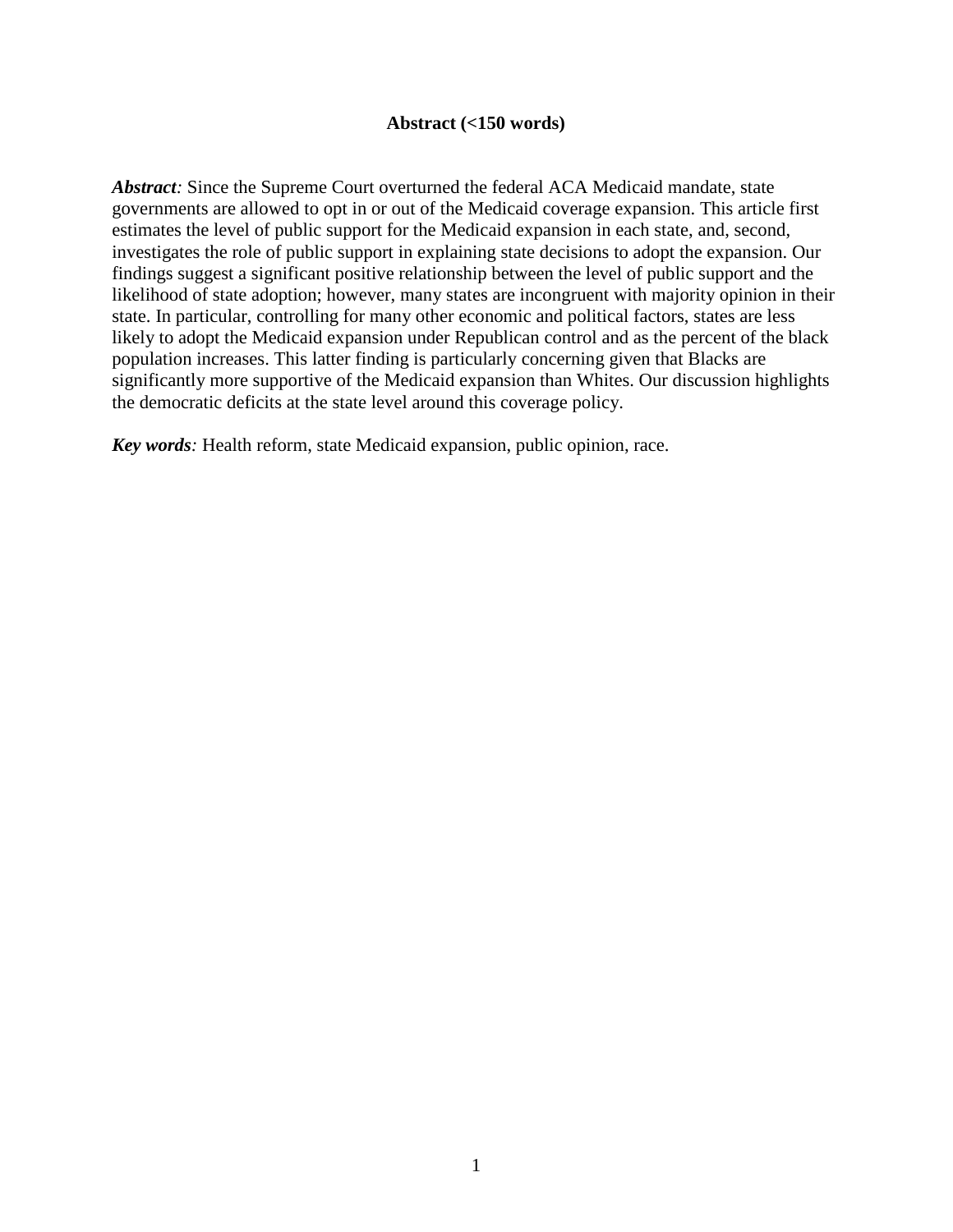Before the ink was dry from President Obama's signing of The Patient Protection and Affordable Care Act (ACA) on March 23<sup>rd</sup> 2010, almost half the states rose up against the bill. The attorneys general from 20 states jointly filed a lawsuit in the Florida US District Court, and the Commonwealth of Virginia filed in a Virginia federal court, claiming the ACA unconstitutional. The media attention around these lawsuits primarily focused on the individual mandate, which the Supreme Court ultimately ruled constitutional; however, one of the four main legal challenges concerned the federally mandated Medicaid expansion. In a decision that surprised stakeholders across the political spectrum, the Supreme Court ruled against federal authority to mandate the Medicaid expansion, allowing states the option to expand coverage.<sup>1,2</sup> While the proportional cost of the mandated expansion itself was not large for the states, the plaintiff's claim and the Supreme Court ruling focused on the fact that states would lose all of their Medicaid funding if they did not adhere to the expansion. Essentially, the majority in the decision  $(7-2)$  ruled in favor of the states on the question of coercion and financial burden.<sup>3</sup> Thus, the Court ruled that the federal government could *allow* states the option of expanding the Medicaid program with a federal financial inducement (thus upholding the expansion), but could not *mandate* state Medicaid expansions.

After the Supreme Court's decision, twenty-five states (plus the District of Columbia) elected to expand the program during the first year of implementation, and six more states as of July, 2015.4,5 This means that, despite the passage of the ACA that intended to expand coverage to near universalism (undocumented immigrants were never included under the bill), over four million Americans remain uninsured.<sup>5</sup> In the non-expansion states, over half of low income Americans who were uninsured in 2010 remain without access to affordable coverage.<sup>6,7</sup> These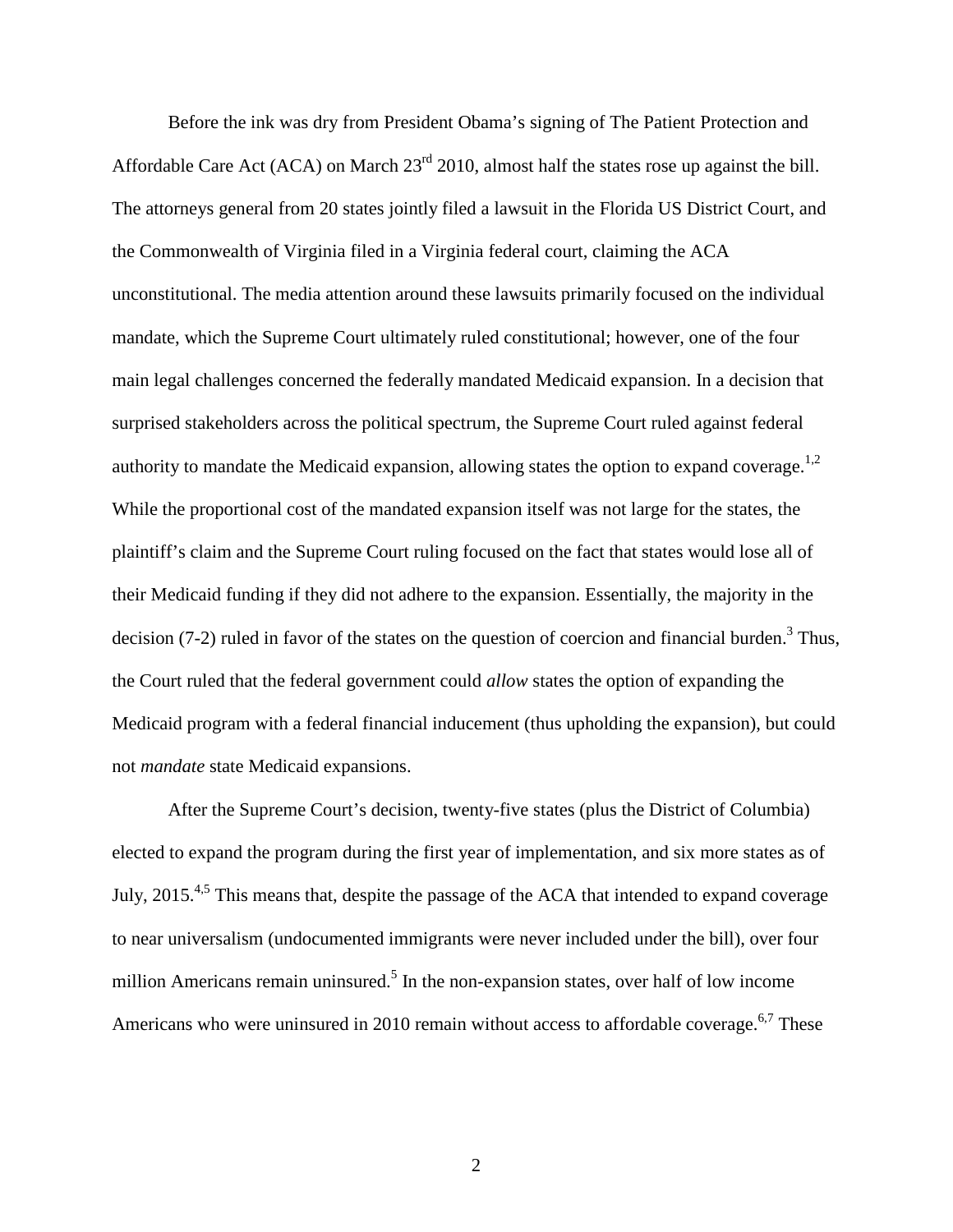Americans fall in the so-called coverage gap: they are not poor enough to qualify for traditional Medicaid and yet do not earn enough to qualify for subsidies on the exchange.<sup>8</sup>

Although it is difficult to argue that this distribution of subsidies is equitable, some might argue that states' decisions are fair based on notions of democratic responsiveness. Indeed, underlying the Supreme Court's majority arguments about the original federal ACA Medicaid mandate acting too coercively is the invocation of states' rights and the fundamental belief that states should be able to exercise democratic accountability thereby responding to citizen desires. Yet, while Americans value the benefits of democratic responsiveness that a federalist structure helps attain, several studies confirm that welfare policies enacted and implemented at the state and local level are racially biased.<sup>9,10</sup> Because we know that state discretion with regard to the Medicaid expansion has created greater inequality and given past studies suggesting racial bias, it is important to interrogate first, whether state decisions regarding the Medicaid expansion correspond to state-level public opinion, and, second, whether state adoption decisions are racially biased.

#### **Federalism, Policy Responsiveness, and Racial Bias**

The basic premise of representative democracy is that elected officials are responsive to public demands, but certain institutional structures of government—federal, parliamentarian, etc.—may be more capable than others in responding to citizen desires.<sup>11</sup> A central argument underlying considerations of the relationship between federalism and representation is that states (or smaller governmental units) can improve representation because they are more responsive to local preferences.<sup>12–15</sup> This argument largely rests on the logic of size and proximity; that is, because sub-national governments are smaller and closer to the people, citizens are better able to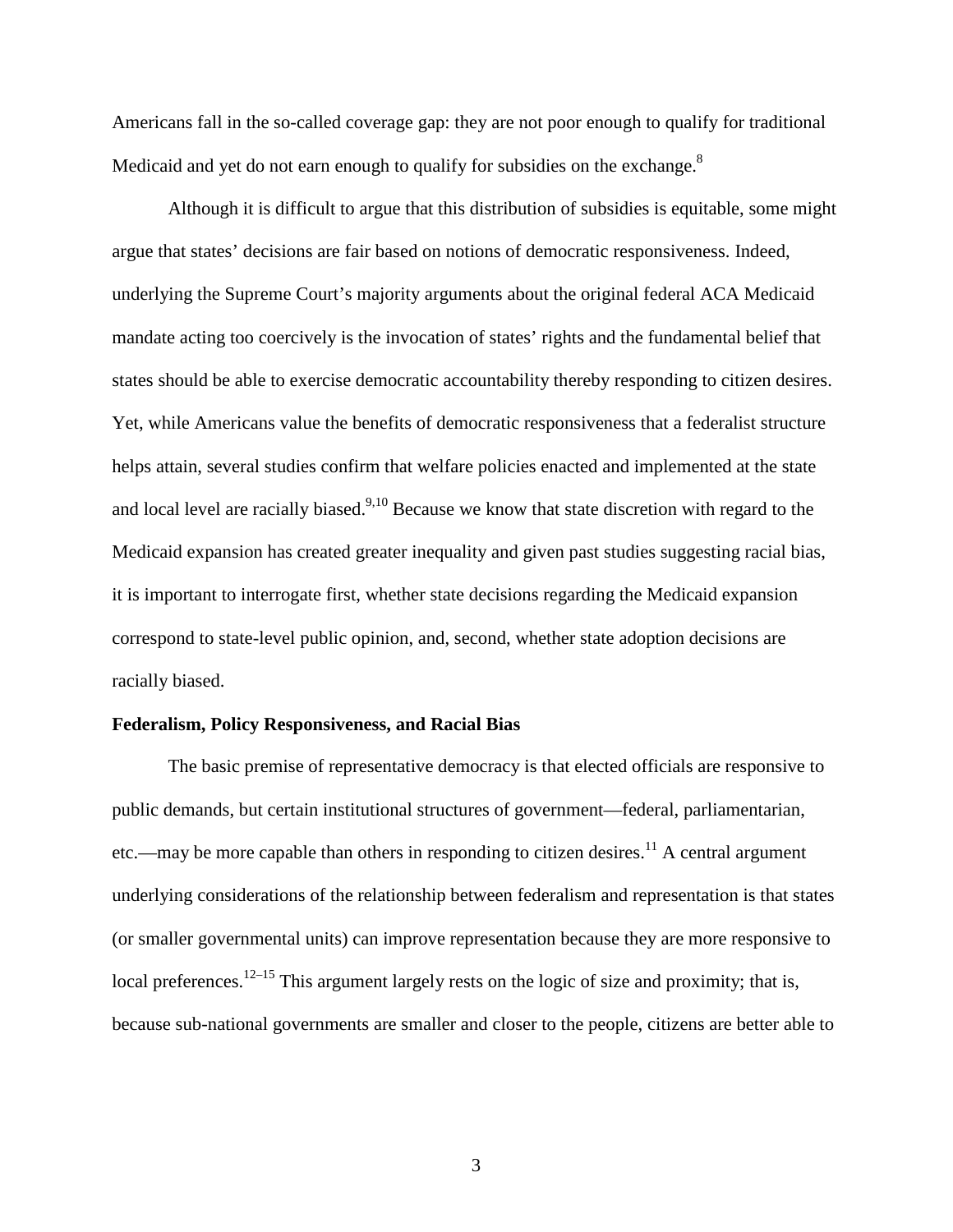understand and relate to issues at the local level, are therefore more engaged in local issues, and can pressure local officials to respond to their demands.<sup>16-18</sup>

Yet, despite a wealth of theoretical work reflecting this positive view between federalism and responsiveness, there is a vast body of critical work on the failings of democratic systems to represent citizen desires.<sup>11,19,20</sup> Studies of representation under the US political system reflect a biased toward upper income and more highly educated individuals, which leads to systematic under-representation of the poor.<sup>20–23</sup> First, of the organizations in Washington DC that attempt to influence political matters, less than one percent claim to represent the poor, and those who advocate on behalf of marginalized groups tend to privilege the voices of their more affluent members.<sup>23–25</sup> Second, it is difficult for groups representing the poor to credibly claim that their constituency will deliver on Election Day since persons with relatively low incomes and less education are significantly less likely to vote in any election—whether federal, state or local.<sup>26</sup> The fact that a sizable proportion of the poor do not vote is a concern given that their policy preferences are significantly different from those of more affluent people who are more likely to vote. 27

Studies that consider *state-level* responsiveness are somewhat more mixed on whether state policies are more likely to reflect citizen desires. On the one hand, several studies analyzing the American states report a positive relationship between public preferences and policy outcomes.<sup>15,28</sup> Erickson, Wright, and McIver's<sup>29</sup> seminal study, *Statehouse Democracy*, demonstrates a clear correlation between voter ideology and aggregate state policy. Based on this finding, they argue that state governments are responsive because liberal states have more liberal policies, and conservative states have more conservative policies.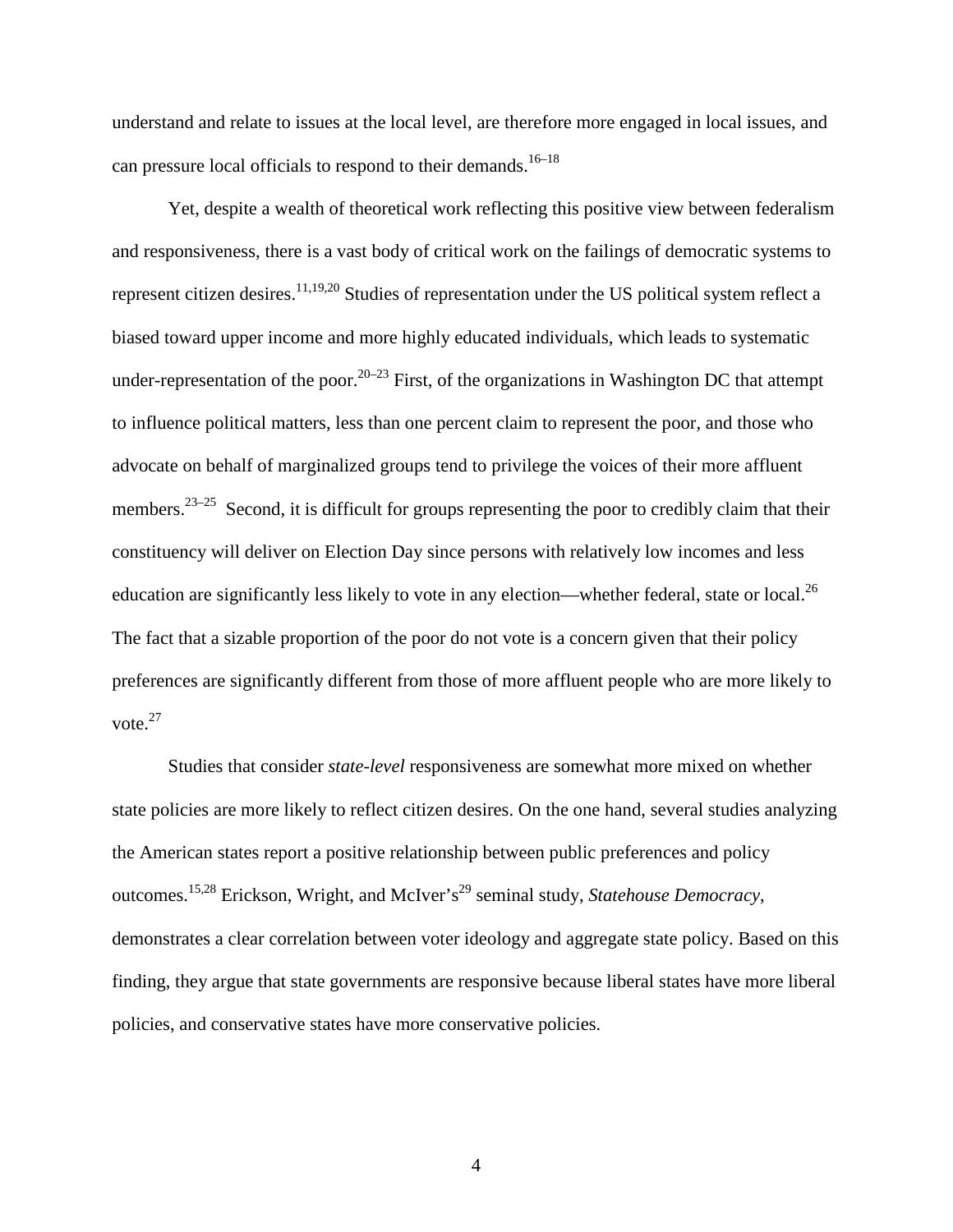One concern with Erickson, Wright, and McIver's study, however, is that they are only able to demonstrate responsiveness in the aggregate, whereas one could imagine that any governmental unit might be more or less responsive depending on the particular policy under consideration. Lax and Phillips<sup>30</sup> address this concern by estimating state-level support for 39 policies across eight issue areas. They find that policy is highly responsive to policy-specific opinion, but also find evidence of a "democratic deficit" such that policy is congruent with majority will only half the time. Indeed, analyzing policy congruence is an important conceptual advance to understanding responsiveness of political decisions. Rather than simply look at whether there is a positive association between public opinion and policy outcome, it is important to also consider whether a policy is responsive (a positive relationship) to public opinion but incongruent with majority will.<sup>30,31</sup> And, when policies are incongruent with majority will, what other factors drive policy adoption?

In general, past research points to important political and economic factors, such as gubernatorial and legislative party control and state per capita income, as having important effects on policy decisions.<sup>32–34</sup> However, even controlling for these factors, the role of race in the American states has been important. The influence of race on American politics has been explored from many fields of social science. While overt racial prejudice has drastically diminished in the post-civil rights era, more subtle discriminatory social phenomena prevail with updated labels, such as new racism, symbolic racism, modern racism, subtle racism, and racial resentment.<sup>35–38</sup> These studies suggest that new racial frames continue to portray racial minorities as "demanding," and "undeserving" individuals with a "lack of work ethic and responsibility," especially in association with social welfare programs. In particular, because the media since the 1970s have persistently and disproportionately portrayed African Americans in stories about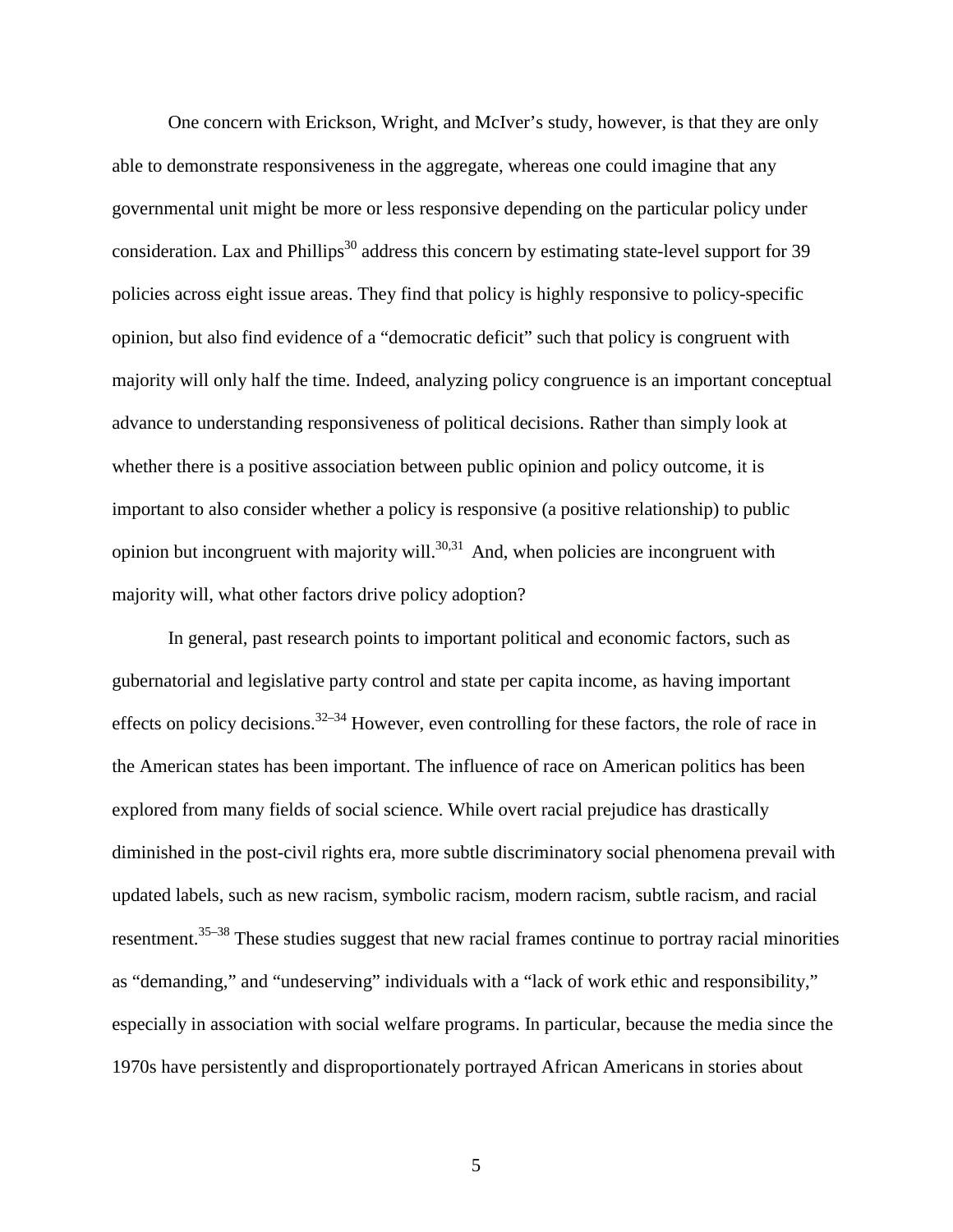poverty and crime, Blacks have become the stereotypical face of welfare and crime policy among the American public.<sup>39</sup> As such, several studies show that attitudes toward Blacks became a key predictor of White Americans' social policy preferences and voting behavior at the national level.<sup>35,40,41</sup> And, we find racial effects on social welfare policy development among the American states as well. For example, as the percent of African Americans among the total state population increases, states are less generous in the provision of social benefits and more likely to enact punitive policies, which punish behavior.<sup>9,34,42</sup> Moreover, several studies find evidence of racial bias in decisions related to various facets of welfare assessment.<sup>43</sup>

Hispanics have also been subject to racial bias in welfare policy development.<sup>44</sup> Particularly due to politicized concerns about illegal immigration and misperceptions about welfare dependency among immigrant families, the presence of a large Hispanic population tends to be associated with lower welfare program benefits and restrictive eligibility criteria for welfare programs, such as Temporary Assistance for Needy Families.<sup>10,45,46</sup>

## **Medicaid, Public Opinion, and Race**

At the national level, public support for Medicaid has always been high. In 1972, when asked whether spending for Medicaid should be increased, decreased, or stay the same, 53% of Americans supported an increase in spending, 35% said stay the same, with less than 10% favoring a decrease.<sup>47</sup> During the Medicaid expansionary period in the 1980s, support for expanding Medicaid spending increased every year—by the late 1980s more than 60% of Americans supported *increasing* Medicaid spending.48–51 Even during the extremely fiscally distressed period between 2008 and 2011, the vast majority of Americans (75%) either supported an increase or maintaining Medicaid funding.<sup>52,53</sup> And, when asked whether Medicaid should be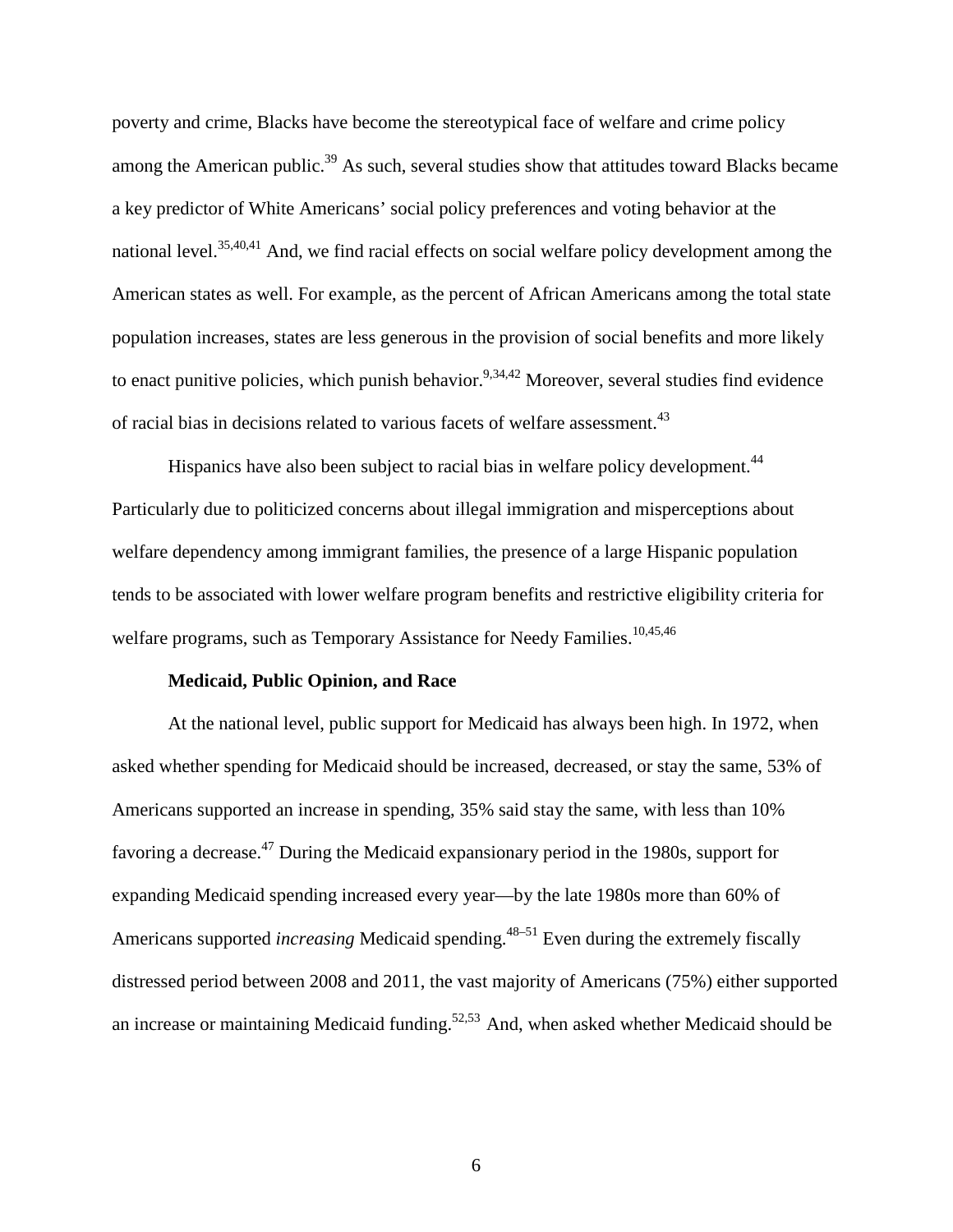cut to reduce the federal deficit, a surprisingly high number (54%) were *strongly* opposed to this idea. 54

Underneath this overall popularity, however, is a prolonged difference in support to expand the Medicaid program among Blacks and Whites, and this gap is growing. Tesler<sup>55</sup> shows that when asked about expanding Medicaid across four nationally representative surveys in the 1993 and 1994, 69% of Blacks and 43% of Whites supported expansion on average, whereas this division grew to 83% of Blacks and 38% of Whites in 2009 and 2010. This increase in the gap is correlated with an increased race-based antipathy and resentment of White voters. Tesler, also finds that support for the Medicaid expansion is viewed as a component of the ACA and strongly associated with President Obama, and, as a result, the expansion policy itself has become racialized. 55

Given the racial associations with the ACA at the national level, it is important to understand how state-level public opinion impacts state adoption decisions concerning the Medicaid expansion, and whether state-level public opinion has a racial bias. Most previous studies of Medicaid decision-making have conceptualized voter demand for Medicaid expansions at the state level as relatively weak, because it is a means-tested targeted program where the recipients are more vulnerable and therefore garner less political influence and clout.<sup>56</sup> However, we know little about how public support (among all state residents) for the program varies across the fifty states and whether state decisions regarding Medicaid are responsive to public opinion. Employing a relatively recent methodological technique—Multilevel Regression and Post-stratification—we are able to study the role of state-level public opinion on state Medicaid policy.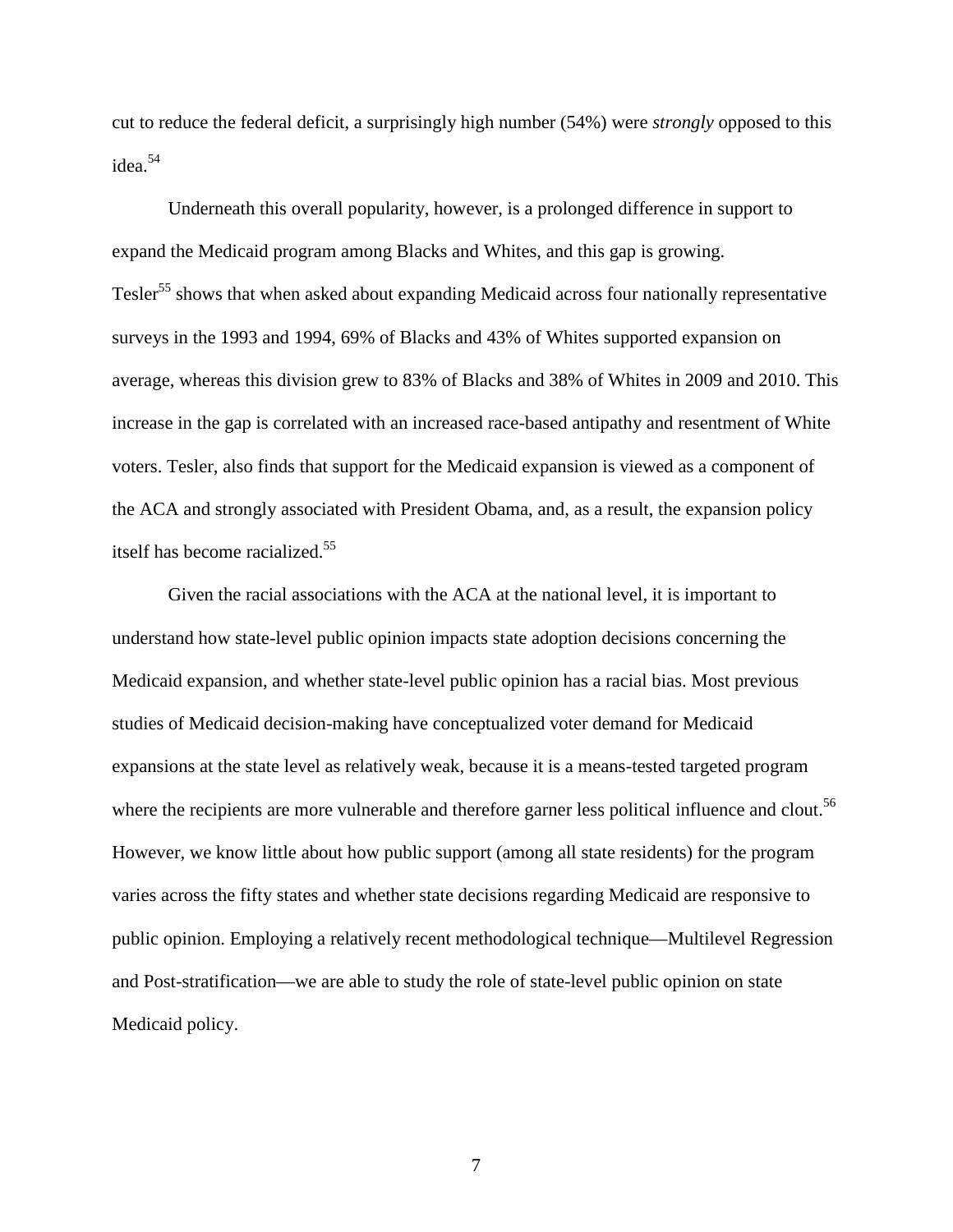To understand whether states are responsive to public opinion, two conceptual measures are used: one called "policy responsiveness" and the other "congruency".<sup>30</sup> To judge policy responsiveness we examine whether there is a positive relationship between public opinion and state adoption of the Medicaid expansion; that is, as public support for the Medicaid expansion increases are states more likely, on average, to adoption the expansion? To determine whether a state is congruent with public opinion we examine whether state adoption is consistent with majority opinion. The congruency measure gives us a sense of the tipping point. For example, especially under highly salient, controversial issues, such as gay rights policies, states have been shown to be responsive to public opinion (a positive relationship), but incongruent with simple majority will where ideology and partisanship pull policy adoption toward higher levels of support often requiring supermajorities before a state will adopt.<sup>30,31</sup> Because the Medicaid expansion decision is also highly salient and ideologically charged, we may similarly find policy responsiveness but incongruence. Moreover, given the racial bias associated with the ACA, we may also find that state adoption is related to racial differences in support for the Medicaid expansion combined with the proportion of African Americans in the state.

## **Methods**

To examine whether state Medicaid expansion decisions are responsive and congruent, we first estimate state-level public opinion, and then conduct logistical regression analysis on a dichotomous response variable. Data for the dependent variable comes from Kaiser Family Foundation's<sup>57</sup> summary of state Medicaid expansion decisions as of October 2013 when they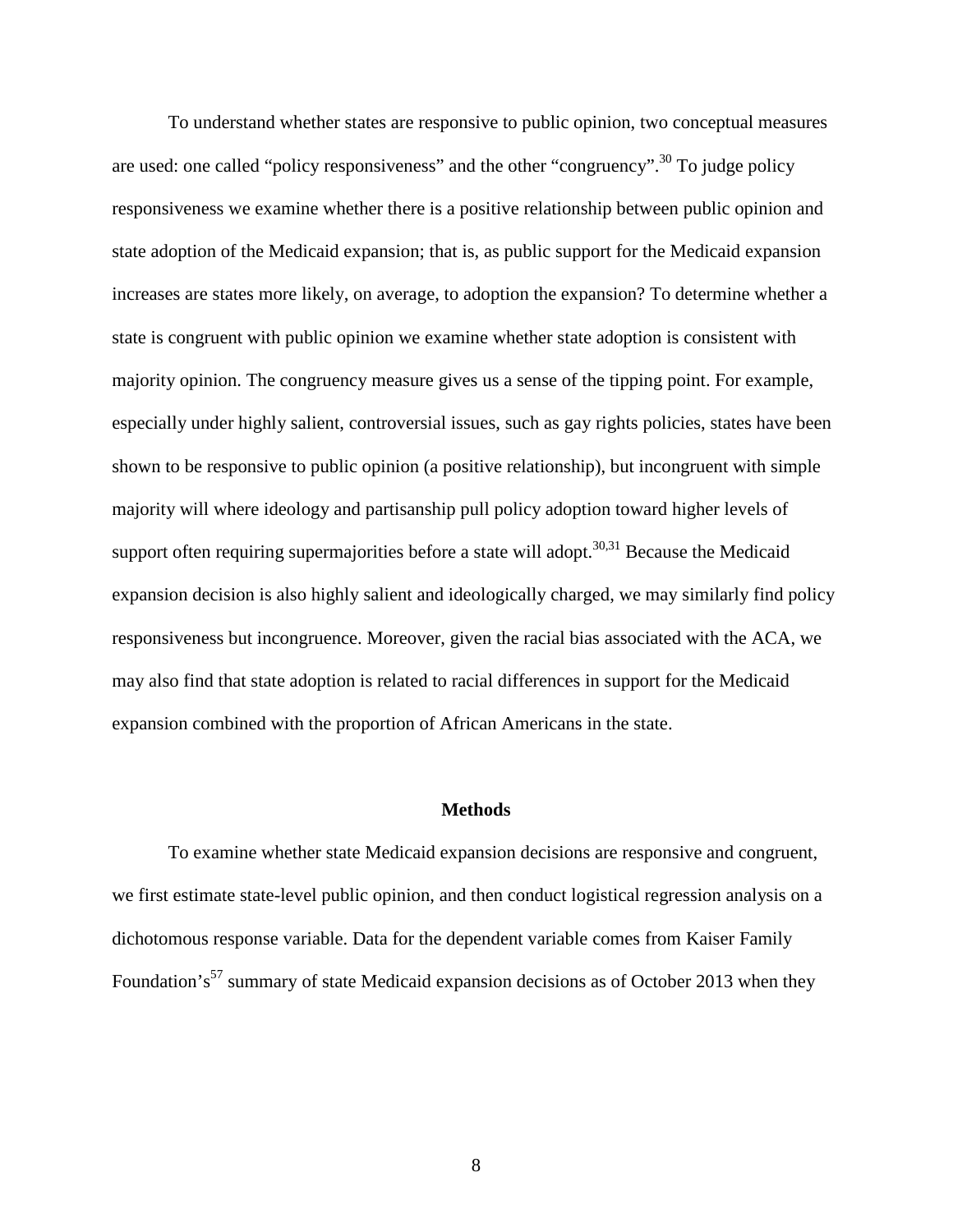defined states as either "moving forward" or "not moving forward." At that time, the decision to expand was exactly half: 25 states adopting and 25 states not adopting the Medicaid expansion.<sup>[\\*](#page-9-0)</sup>

**Public support.** To estimate state-level public opinion, we used four national-level survey datasets from the Kaiser Family Foundation's monthly tracking poll, which asked "As you may know, the health care law expands Medicaid to provide health insurance to more lowincome uninsured adults. The federal government will initially pay the entire cost of this expansion, and after several years, states will pay 10% and the federal government will pay 90%. The Supreme Court ruled that states might choose whether or not to participate in this expansion. What do you think your state should do? Do you think your state should keep Medicaid as it is today or expand Medicaid to cover more low income uninsured people?" The question was asked four times over 10 months (July 2012<sup>[†](#page-9-1)</sup>, January 2013, March 2013, and April 2013), allowing us to pool the data for a sample size of 4,516 across all four datasets.

*Multilevel Regression and Post-stratification.* Because it is cost-prohibitive to conduct state-level public opinion surveys, they are rarely if ever done. To our knowledge, there have been no state-level public opinion surveys across all fifty states on questions pertaining to Medicaid policy. As a result, the most commonly used method for estimating state-level opinion has been disaggregation, which requires a large set of national polls to disaggregate the opinion

<span id="page-9-0"></span>Although we could use more recent data on state decisions (three additional states have now expanded), we continue to use the 2013 data because the timing of our public opinion data (discussed below) corresponds more closely to the 2013 decisions.

<span id="page-9-1"></span><sup>†</sup> July 2012 survey wording was slightly different: "As you may know, the health care law expands Medicaid to provide health insurance to more low-income uninsured adults, including adults with no children whose incomes are below about \$16,000 a year. The federal government will initially pay the entire cost of this expansion, and after several years, states will pay 10% and the federal government will pay 90%. The Supreme Court ruled that states may choose whether or not to participate in this expansion. What do you think your state should do? (Keep Medicaid as it is today, with no new funding from the federal government and no change in who will be covered by the program or expand Medicaid to cover more low-income uninsured people, with the federal government initially paying the entire cost of the expansion and your state eventually paying 10%?"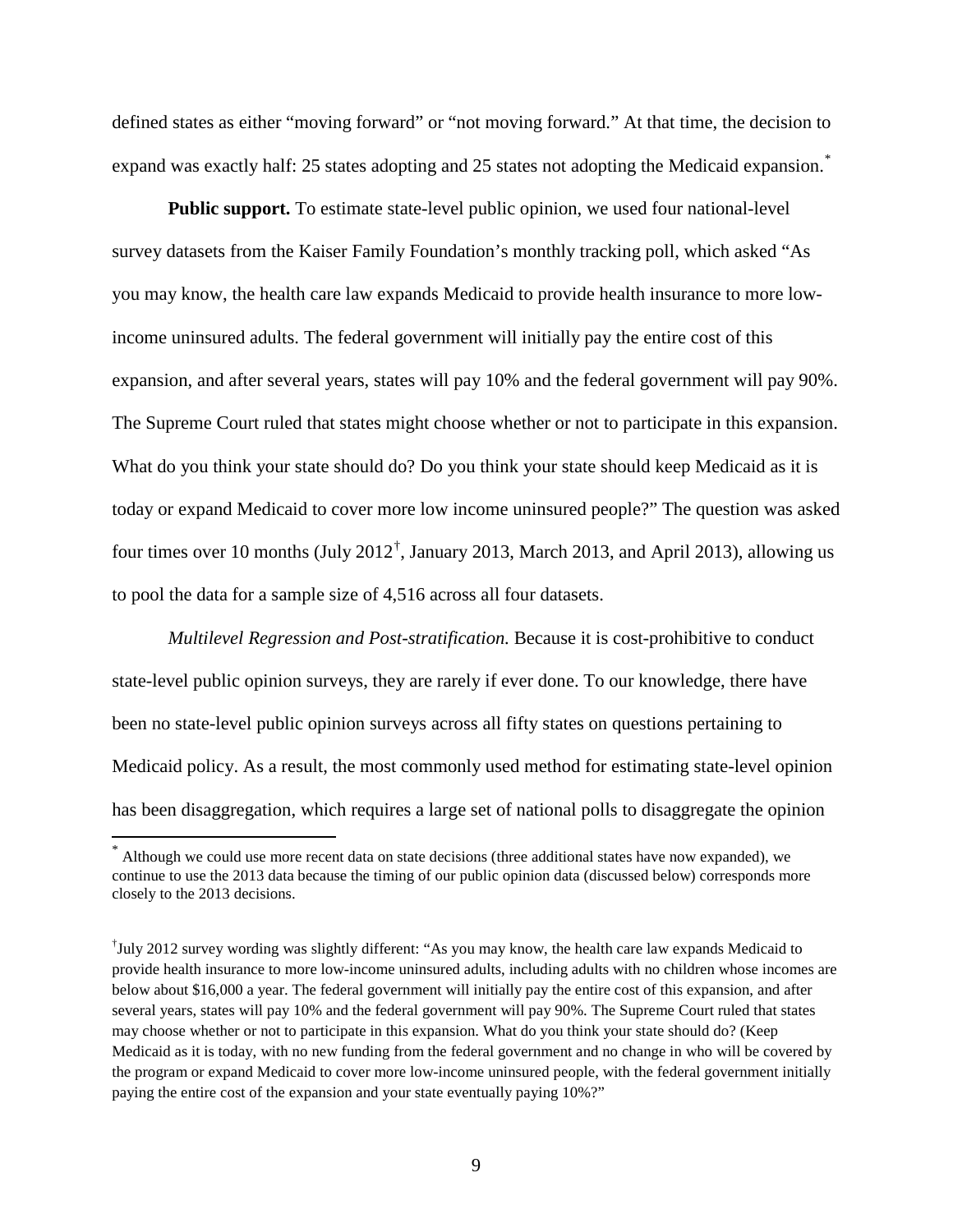percentages by state. Yet, even with large samples, the disproportionate sample distributions of those surveys have proven to be problematic for accurate state-level estimation.<sup>58</sup> Due to these limitations, an alternative method, Multilevel Regression and Post-stratification (MRP), has been developed and provides more accurate state-level opinion estimates with smaller errors and higher correlations, particularly when national samples are smaller.<sup>58</sup>

The MRP method requires two main stages: (1) Estimating demographic subgroup responses through utilization of a multilevel model (Multilevel-Regression-part) using individual and state-level information; and (2) weighting individual responses by the actual state population for each respondent type (Post-stratification-part).<sup>58</sup> To estimate Medicaid expansion opinions for different demographic groups, we generate subgroups by combining four main individual characteristics for each state: race (White, Black, Hispanic and others), gender (male, female), age (18-29, 30-49, 50-64, over 65), and education (less than high school, high school graduate, some college, college graduate or more). In total, 96 subgroups are generated for each state. For example, one subgroup consists of individuals who have less than high school-level of education, are 18-29 years old, White and male, and another subgroup consists of individuals who have more than college-level education, are over 65 years of age, Hispanic or other ethnic background, and female. The aggregated 4,516 survey respondents from four surveys were assigned to those subgroups accordingly.

The probabilities of supporting Medicaid expansion for 96 demographic subgroups are estimated (see Equations 1 through 9 in Appendix A).<sup>58</sup> In addition to respondents' opinion on Medicaid expansion, individual demographic attributes and their state-level information are used, such as states' per capita income, percentage Democratic presidential vote share (averaged over three elections in 2000, 2004, and 2008), and geographical information (East, Midwest, South,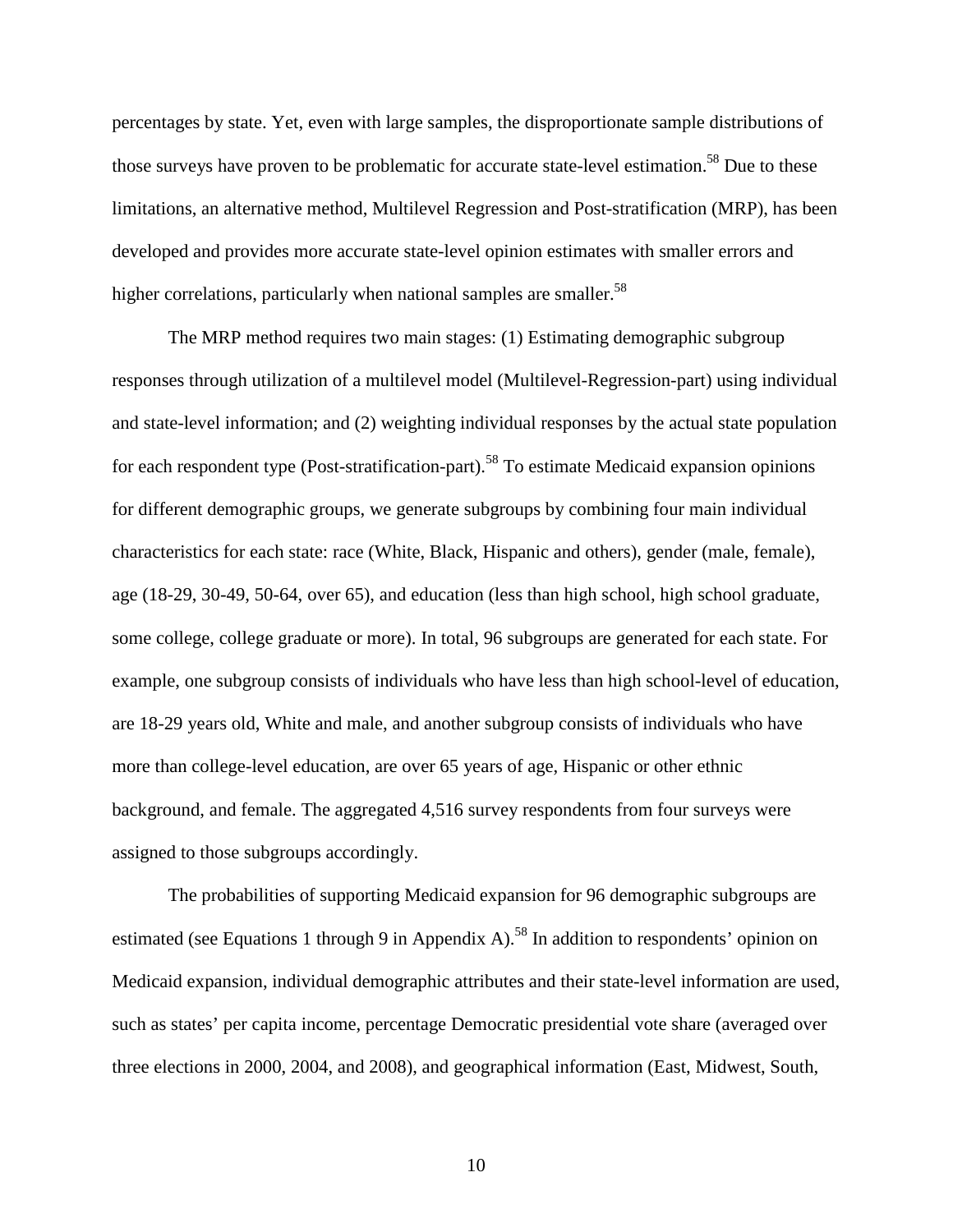West). At the end of the first stage, we estimated the probability of supporting the Medicaid expansion for 4,800 subgroups across 50 states.

In the second stage, the estimated subgroup level of support  $(\theta_c)$  is weighted according to the proportion of each subgroup's actual population in each state  $(N_c)$ , (see Equation 10 in Appendix A).<sup>58</sup> To calculate the population count for each subgroup, we used the Census Bureau's "1-percent Public Use Microdata Sample," which provides demographic information for each state's voting age population in 2000. [‡](#page-11-0) This two-step approach produces the estimated percentage of voting residents who take a particular position—in this case, a public support level on Medicaid expansion for all 50 states.

**Modeling state Medicaid expansion adoption**. As discussed above, in addition to public opinion and race, several other variables have been found to be important predictors in models of state Medicaid policy (and welfare policy more generally) including political party control, state income, the cost of the welfare program, and interest group strength. The measurements for the other variables in the model are fairly straightforward and well established in the literature. Therefore, with the exception of interest group strength, measurement details are provided in Appendix B, and descriptive statistics in Table 1.

*Interest group pressure***.** In addition to public opinion, political demands for the Medicaid expansion also come from provider groups who have consistently advocated for Medicaid benefit and reimbursement expansions because Medicaid payments go directly to provider groups, not to reimburse enrollees. Safety-net providers, including public and non-profit hospitals and community health centers, provide the bulk of care to Medicaid recipients. Although Medicaid provider payments are notoriously low relative to rates paid by private

<span id="page-11-0"></span>‡ We had to use 2000 because the 2010 1-percent Public Use Microdata Sample is not publically available yet.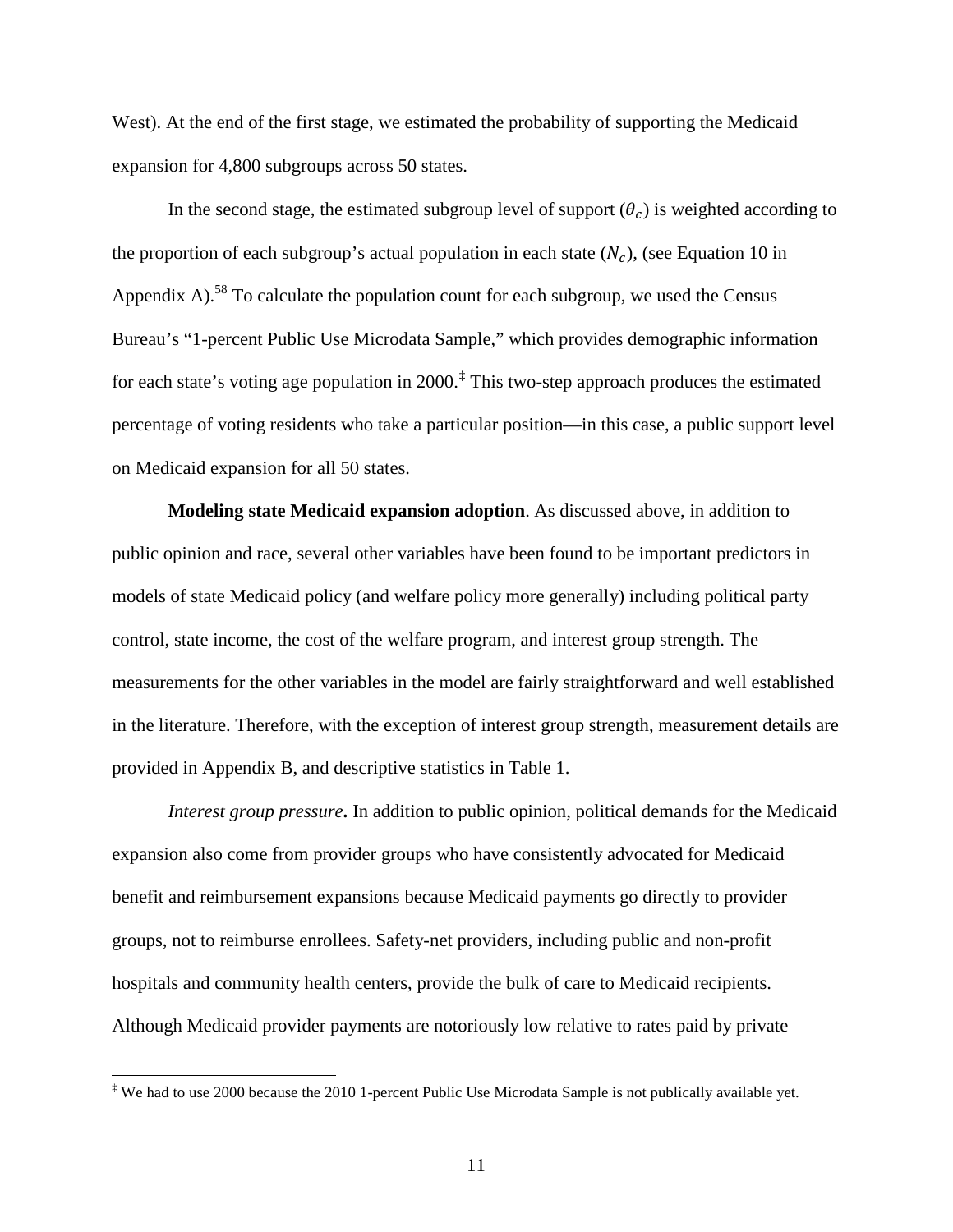insurance companies, many public and community non-profit hospitals and primary care safetynet providers have a cost structure that Medicaid funds are not only desirable but create financial sustainability.<sup>59,60</sup> Given this, safety-net providers have a vested interest in state Medicaid policy and often play an active role in state-level Medicaid policy decisions.<sup>56,61–63</sup>

*Measuring the strength of safety-net interest groups.* Unfortunately, there is very limited data on interest group strength at the state-level, especially for this particular nuanced sector of health care interests. Although Gray, Lowery, and  $\text{Benz}^{64}$  conducted a groundbreaking multiyear study of state-level health interest groups, it does not separate out the safety-net institutions. This is important because even though hospitals, nursing and residential care facilities provide significant levels of care to Medicaid recipients, their interests vary according to ownership type. Moreover, Gray et al.'s study is based on data from the 1990s, and attempts to updating their earlier estimations would be inaccurate due to limited state disclosure and tracking requirements for lobbyists.<sup>64</sup>

Thus, given these limitations, we attempt to capture safety-net interest groups' influences on the Medicaid expansion decision by measuring the size of the safety-net providers in each state as a proxy. For community health centers, we use the total number of patients served in 2011 divided by total state population in  $2011$ .<sup>65[§](#page-12-0)</sup> On average, the community health centers provided services for 7% of the state population, ranging from 2% in Nevada to 21% in West Virginia (see Table 1).

Another measurement which attempts to capture the size of a state's safety-net is the amounts of payments that care providers receive for providing a disproportionate share of their

<span id="page-12-0"></span>§ Because Nevada's total number of patients served in 2011 data was not available from the National Association of Community Health Center, we used the latest available—2006 data—as a proxy, and divided by Nevada's 2006 total population.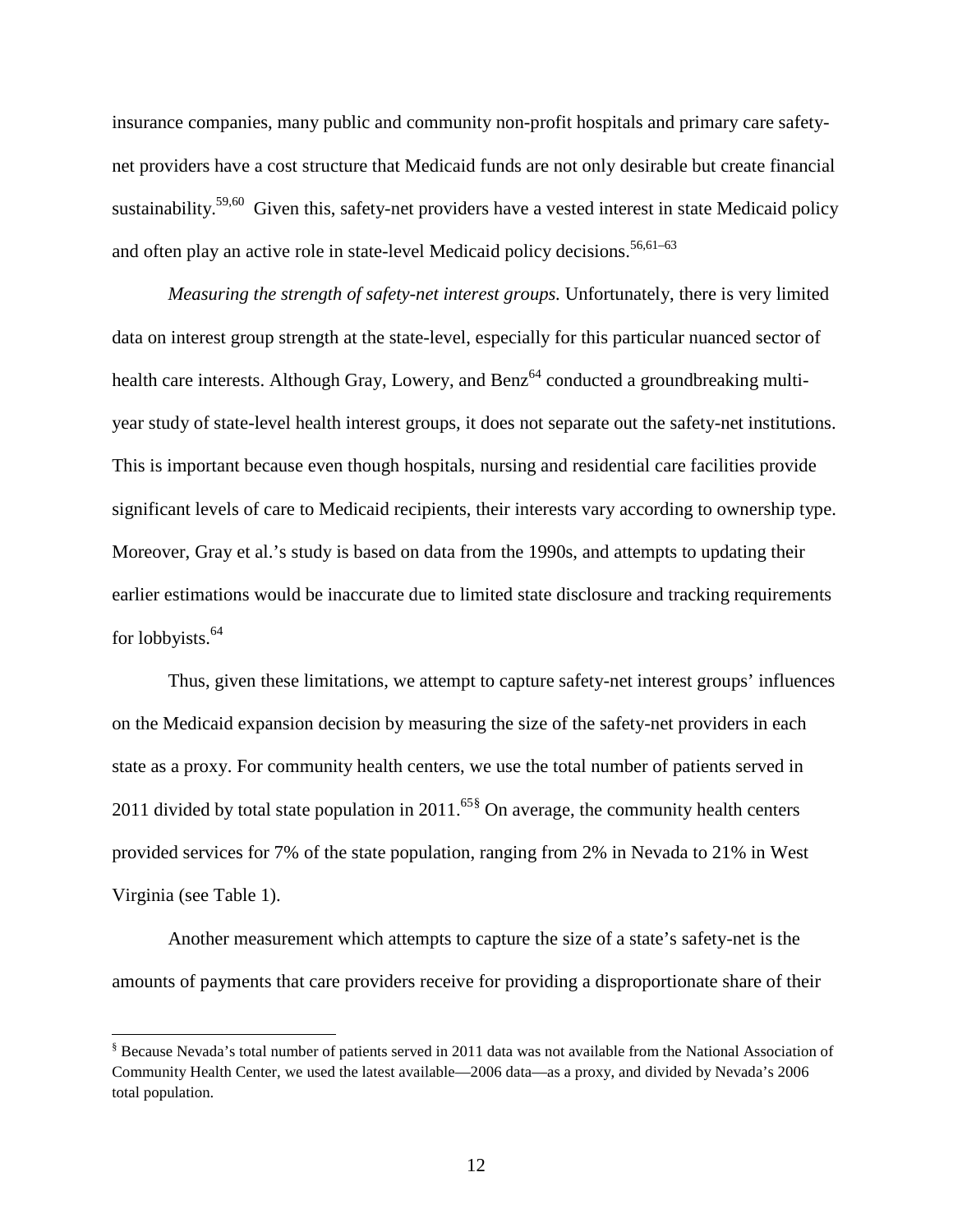care to Medicaid and Medicare recipients (acroynistically called 'DSH payments'). Presumably, if states have high DSH payments relative to their population size, one would think that hospitals in the state would have a very strong interest in advocating for the Medicaid expansion since under the ACA provisions when Medicaid expansion coverage began in 2014 the federal government would end DSH payments. Clearly, safety-net hospitals in states without a Medicaid expansion are much worse off since they will continue to take care of the uninsured (those who fall in the Medicaid gap in coverage) and at the same time lose their DSH payments.<sup>66</sup> In 2011, the average DSH payment per capita was \$80 dollars, and ranged from about \$4 dollars in Wyoming to almost \$500 dollars in Tennessee (see Table 1).<sup>67</sup>

### **Findings**

#### **Public Support Across the American States**

Especially in comparison to opinions about the ACA more broadly, public support for the Medicaid expansion is fairly strong, According to a separate nationally representative survey conducted in 2013, while only 32% of Americans had a favorable view of the ACA, over half supported the Medicaid expansion  $(55\%)$ .<sup>68</sup> While public support for the Medicaid expansion varies across the American states, most states are clustered fairly close to the 50% mark indicating that the public is equally divided in many states (see Figure 1). For example, the average across all the states is 51% in favor of the expansion (sd=5.27), and 33 states have support levels between 45-55%. Even the maximum and minimum do not suggest extreme levels of support or opposition: the highest public support is 65% in Hawaii and the lowest is 42% in Idaho.

[Figure 1 about here]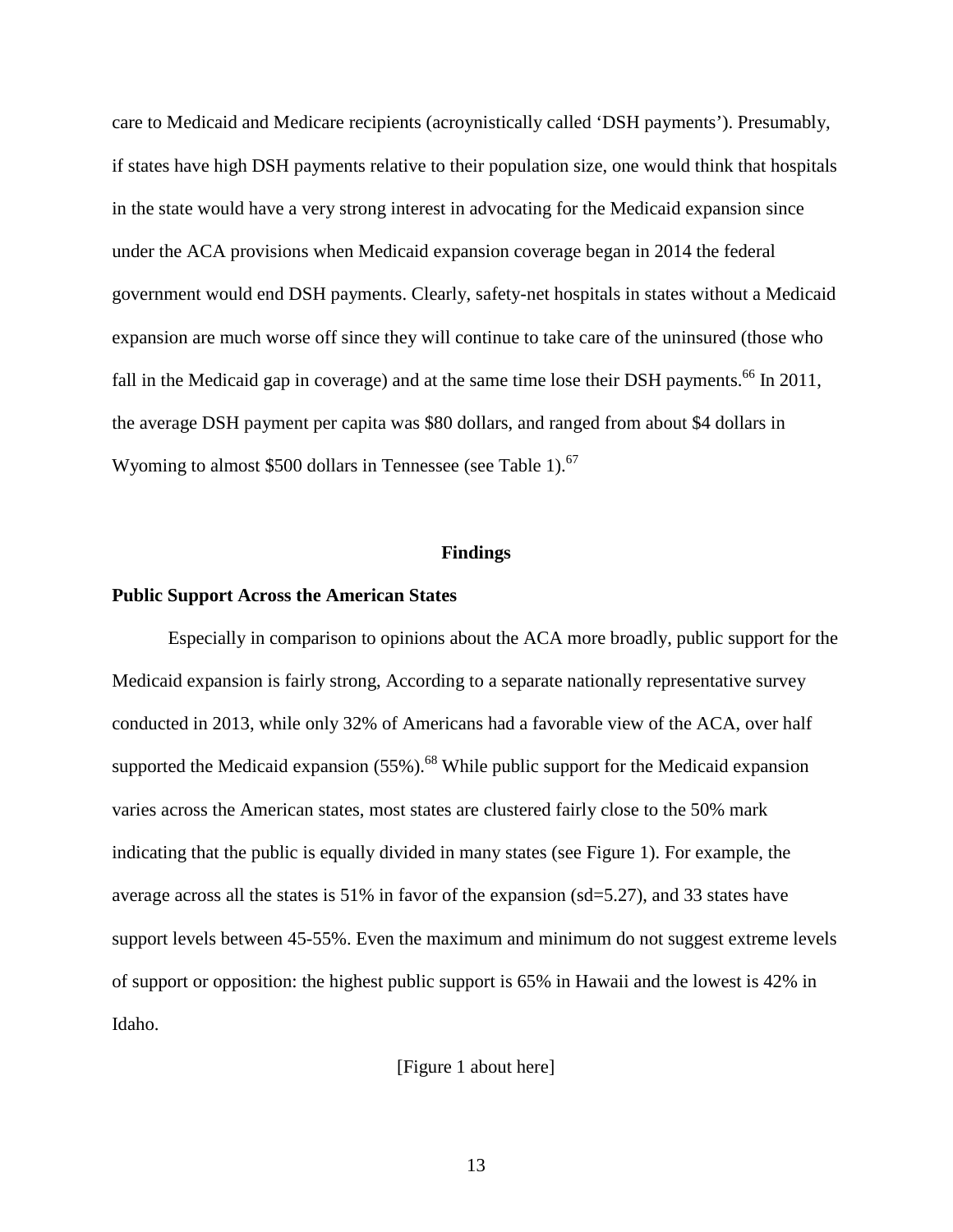In addition to geographic variation in support for the Medicaid expansion, support levels also vary by race. The racial differences found in national public opinion surveys—over 82% of Blacks and over 65% of Hispanics support the Medicaid expansion, compared to only 46% of Whites—holds at the state-level as well. When employing the post-stratification methodology to estimate state-level support for the Medicaid Expansion, race is the key predictive factor where (as we discuss in more detail below) Blacks and nonwhite Hispanics have significantly higher levels of support compared to Whites.

## **Policy Responsiveness**

As predicted, the likelihood of a state adopting the Medicaid expansion is positively related to the level of public support in the state. This relationship appears to be fairly robust since across various model specifications its significance is maintained, though, not surprisingly, its significance is reduced as more variables are added to the model (see Table 2). The other consistently significant predictors of state adoption are political party control and the size of the Black population (measured as proportion Black) in the state. As expected, Democratic party control (including governorship and state legislature) is positively associated with adoption, while proportion Black is negatively associated with adoption. One obvious concern is that because the population of African Americans is much higher in the Southern states and the vast majority of the Southern states have not adopted the Medicaid expansion, the race variable is spurious to other un-measurable factors in southern states. In this case, we would inappropriately attribute race to predicting expansion. To test for this concern, we included regional dummy variables to capture other un-measurable state-level factors. While the significance level decreases—meaning that we have slightly less confidence that the odds-ratio is correct (a .06 confidence level)—the odds-ratio actually becomes more negative meaning that the odds of a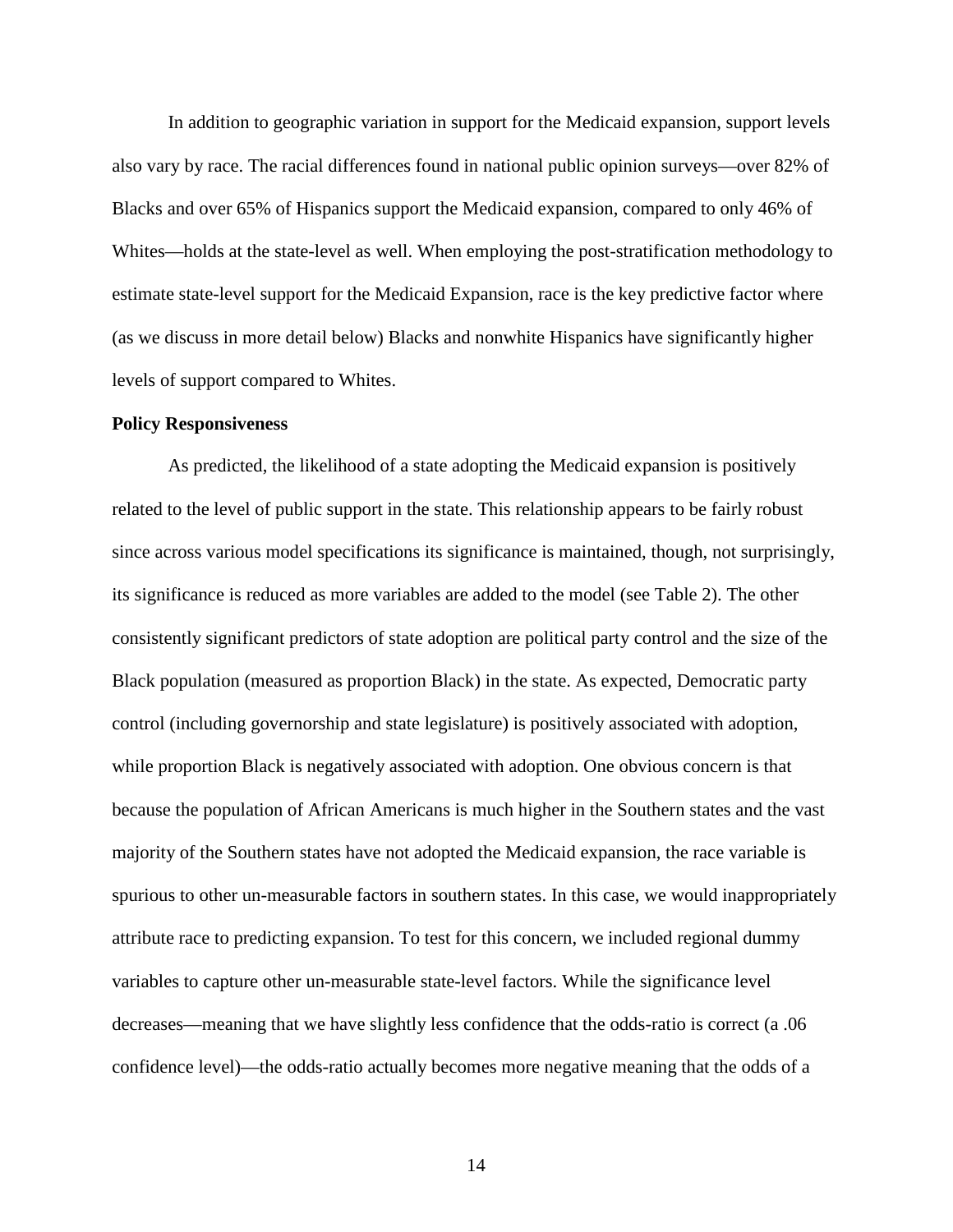state adopting the Medicaid expansion in a state with a high proportion of Blacks is significantly lower (OR=.49) compared to a state with a low proportion of Blacks all else equal.

[Table 2 about here]

## **Congruency and the Tipping Point**

As discussed above, when considering democratic accountability it is important to analyze whether policy adoption is congruent with popular will alongside policy responsiveness. Using a simple majority (51% in favor) as a cutoff point, we find that 33 states are congruent where 15 adopted the Medicaid expansion with majority support and 18 states did not adopt and have support levels below 51% (see Figure 2). However, 17 states are incongruent with majority support where 10 states adopted the Medicaid expansion under minority support and 7 states did not adopt despite majority public support. If we extend the cutoffs one standard deviation (5%) to account for estimation error, the thresholds extend to 46% and 56%, and now only four states remained incongruent with public support. In particular, three states (KY, ND, WV) expanded Medicaid despite less than 46% of the public supporting the decision, while Mississippi did not expand despite more than 56% of residents supporting expansion.

#### [Figure 2 about here]

Another way to think about the level of congruency is to consider the extent to which other influences in the state pull policymakers away from direct democratic accountability. In this case, as illustrated in the logistic regression results, party control and the proportion of the Black population are key factors. To illustrate this incongruence, we show the difference in the predicted probability of adoption due to public support between column one (simple model with only public support) and column 8 (the full model) which adjusts for all other factors (see Figure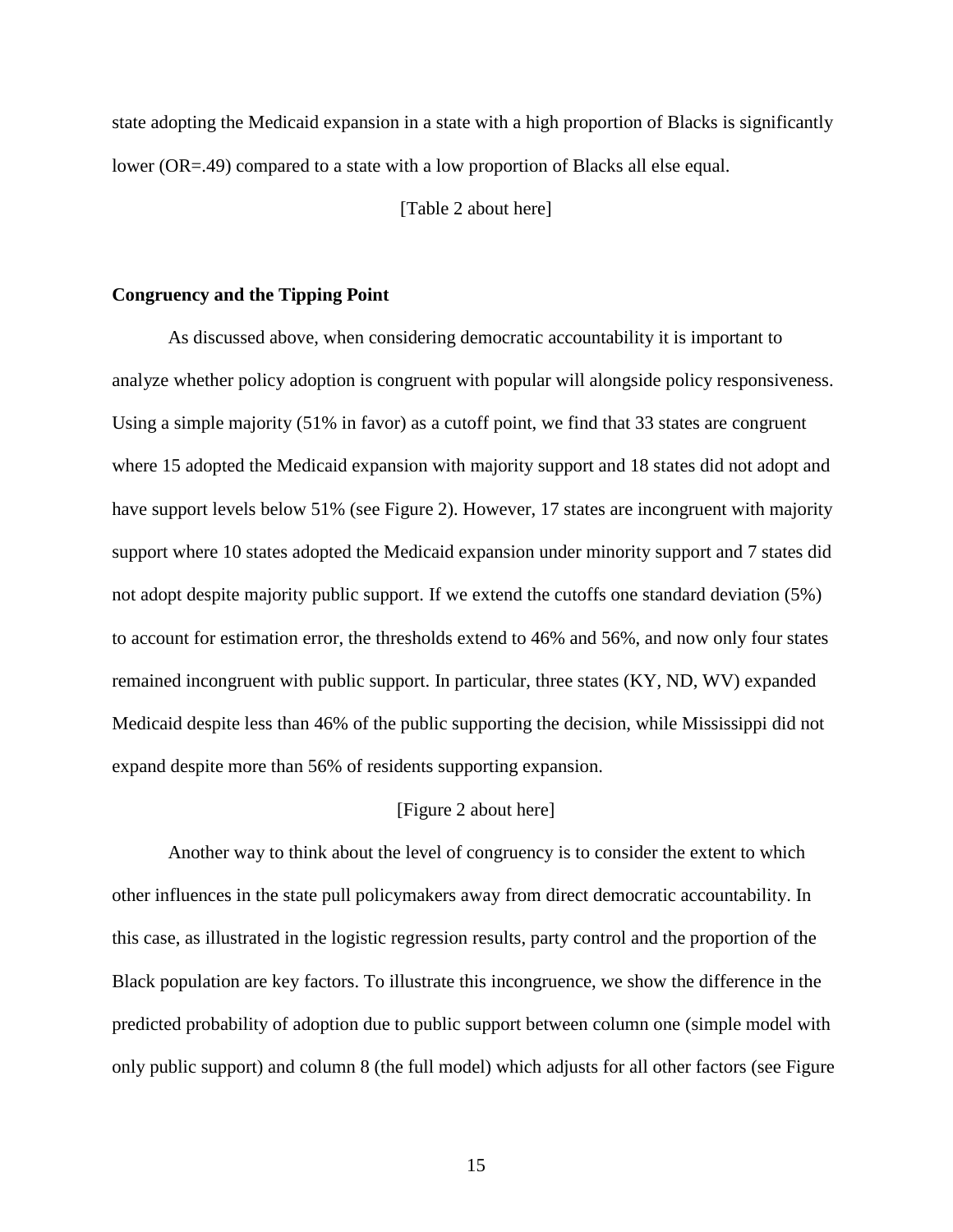3). One can observe that once all other factors are taken into account, the probability of adoption is quite low in several states despite relatively high levels of public support.

## [Figure 3 about here]

To better understand the impact of race on state adoption, we re-estimate state-level public support by each racial group. For this analysis, we repeat the earlier MRP process for each racial group allowing us to estimate the level of support for Whites, Blacks and Hispanics. We then plot this by state Medicaid adoption decisions, which show the predicted level of support needed for a state to adopt the Medicaid expansion (see Figure 4).<sup>[\\*\\*](#page-16-0)</sup>

# [Figure 4 about here]

The point where the curve crosses the middle of the y-axis illustrates the average level of public support needed to adopt the policy, or the so-called "tipping point." The far left curve in figure 4 shows the predicted state-level public support using only White respondents (n=3,314) from the sample. When we add Hispanic and other race respondents (n=738) to the White-only group, the tipping point shifts significantly to the right to 51%. And, when we add Blacks (n=464) (i.e. including all racial groups), the required state-level support for the expansion significantly moves to the right to about 54%.[††](#page-16-1)

#### **Discussion**

<span id="page-16-0"></span><sup>\*\*</sup> Note, since the samples were segmented by race, the estimates exclude  $\alpha_j^{race}$  and  $\alpha_{j,k}^{race*gender}$  components from Equation 1.

<span id="page-16-1"></span><sup>††</sup> Although MRP is a superior method estimating state-level public opinions with mid to small nationally representative samples, roughly 1,000 responses are needed to perform with little validity issues.(30) Unfortunately, the numbers of racial minority respondents were not large enough to perform MRP for each group. As an alternative, we decided to show relative changes to the graphs by adding minority groups to the sample of white respondents, large enough to perform MRP individually.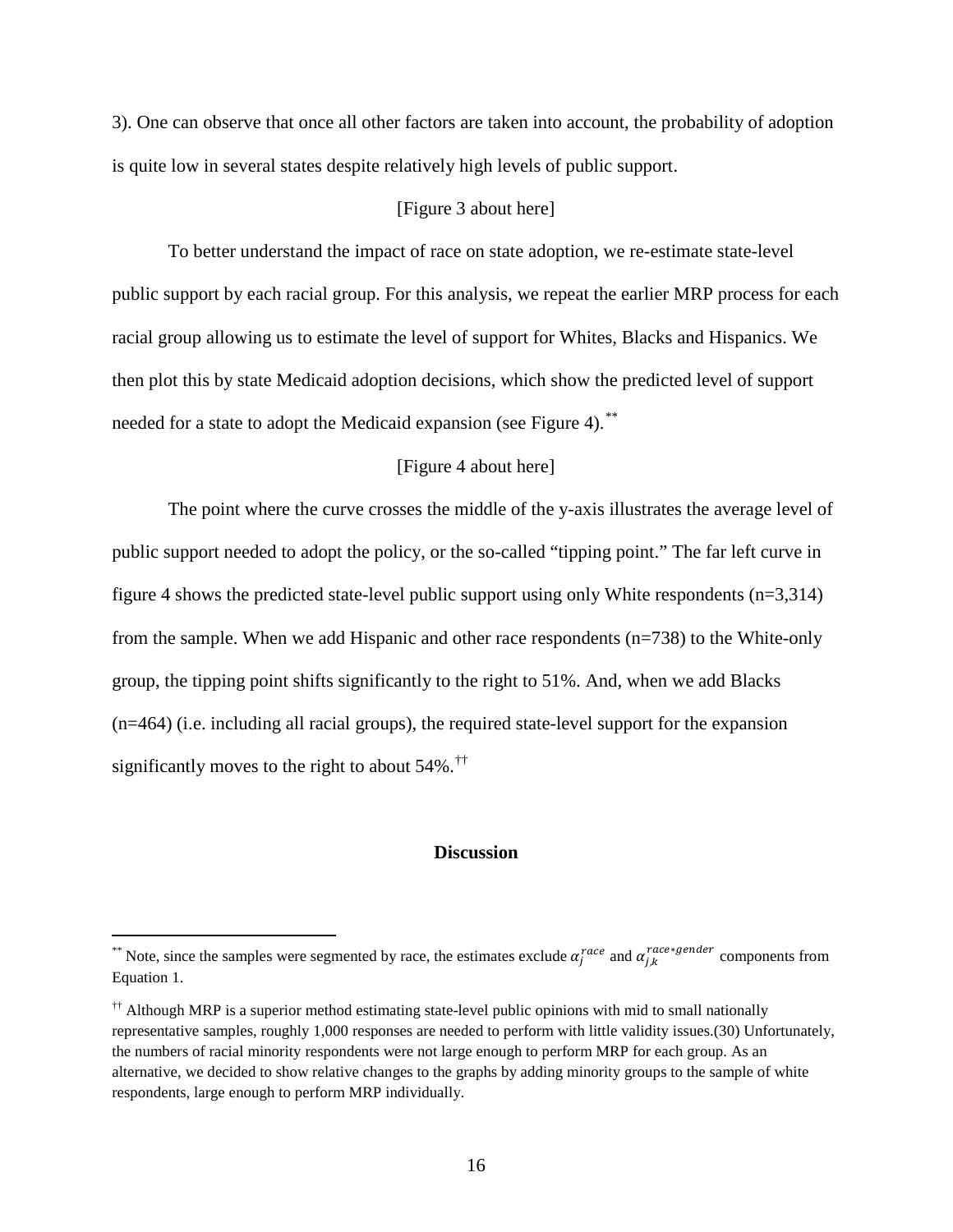Our findings document that state-level public support is positively associated with state adoption of the Medicaid expansion, and the majority of states (33) act in congruence with the state's majority will. However, our findings also demonstrate incongruence where party control and the size of the Black population pulls policymakers away from direct democratic accountability on this particular issue.

Our finding of the importance of party control is not a surprise, especially in light of the highly politicized nature of the ACA. It is also consistent with other policy studies. According to an analysis of 39 policies across eight issue areas conducted by Lax and Phillips, party control was one the main significantly predictive factors explaining policy incongruence.<sup>30</sup> Race has also been found to be a predictive factor in other studies looking specifically at social welfare policies targeted at the poor.<sup>9,69</sup> What our study adds to this consistent finding is revealing its connection to radicalized public opinion. In particular, because race is the most predictive factor in estimating state-level public support, where Blacks are much more likely to support the Medicaid expansion compared to Whites, the higher tipping points for states with a higher proportion of Blacks means that Black voices are being systematically ignored.

This race finding raises important questions about the protection of minority rights and whether the denial of access to public health insurance benefits in states that rejected the Medicaid expansion is democratically just. When the ACA was passed in 2010, it was supposed to be a national health care reform in which coverage policies would be consistently implemented across all 50 states. Obviously, the Supreme Court decision on the ACA Medicaid expansion changed that intent. But, the arguments used by the Supreme Court were based on assumptions that states would act in democratically accountable ways, especially in relation to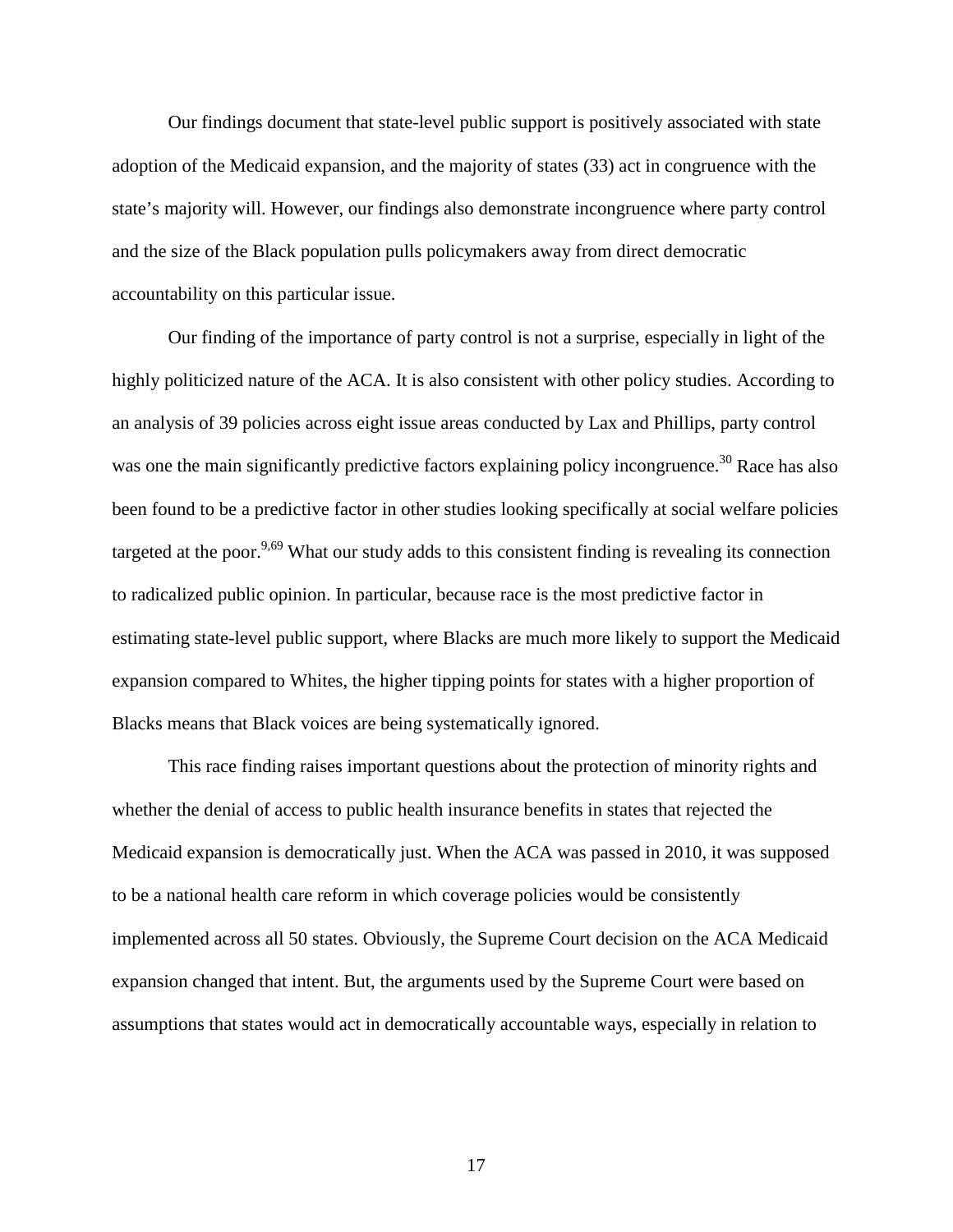the Court's majority claim of "federal coercion." This study raises questions about to whom states are democratically accountable.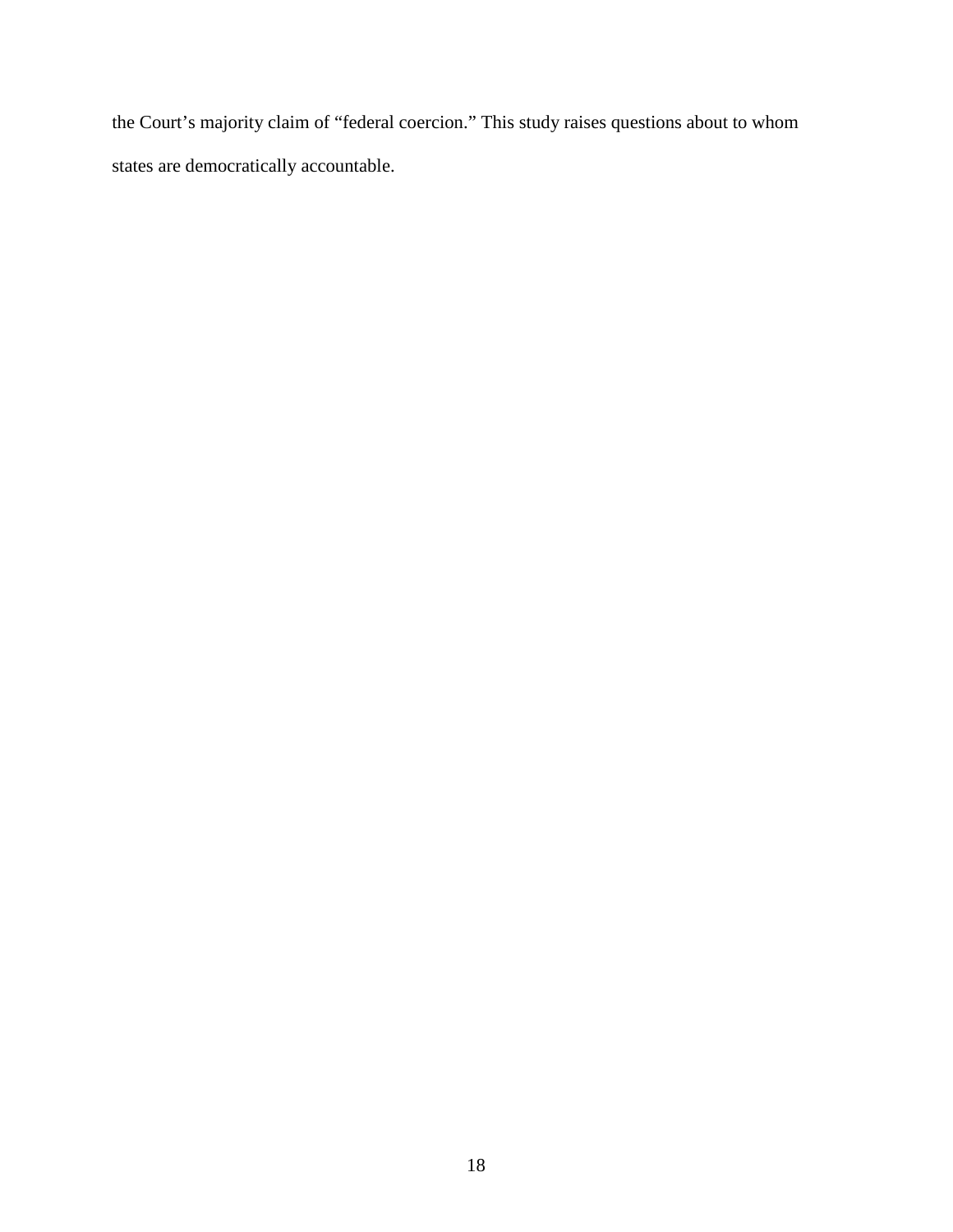# **Appendix A: Multilevel Regression and Post-stratification equations for estimating public opinions on Medicaid expansion**

$$
Pr(y_i = 1) = logit^{-1} \left( \beta^0 + \alpha_{j[i]}^{race} + \alpha_{k[i]}^{gender} + \alpha_{j[i],k[i]}^{race * gender} + \alpha_{l[i]}^{age} + \alpha_{m[i]}^{educ} + \alpha_{l[i]}^{educ} + \alpha_{l[i]}^{educ} + \alpha_{l[i]}^{educ} + \alpha_{l[i]}^{educ} + \alpha_{l[i]}^{educ} + \alpha_{l[i]}^{educ} + \alpha_{l[i]}^{educ} + \alpha_{l[i]}^{educ} + \alpha_{l[i]}^{educ} + \alpha_{l[i]}^{educ} + \alpha_{l[i]}^{educ} + \alpha_{l[i]}^{educ} + \alpha_{l[i]}^{educ} + \alpha_{l[i]}^{educ} + \alpha_{l[i]}^{educ} + \alpha_{l[i]}^{educ} + \alpha_{l[i]}^{educ} + \alpha_{l[i]}^{educ} + \alpha_{l[i]}^{educ} + \alpha_{l[i]}^{educ} + \alpha_{l[i]}^{educ} + \alpha_{l[i]}^{educ} + \alpha_{l[i]}^{educ} + \alpha_{l[i]}^{educ} + \alpha_{l[i]}^{educ} + \alpha_{l[i]}^{educ} + \alpha_{l[i]}^{educ} + \alpha_{l[i]}^{educ} + \alpha_{l[i]}^{educ} + \alpha_{l[i]}^{educ} + \alpha_{l[i]}^{educ} + \alpha_{l[i]}^{educ} + \alpha_{l[i]}^{educ} + \alpha_{l[i]}^{educ} + \alpha_{l[i]}^{educ} + \alpha_{l[i]}^{educ} + \alpha_{l[i]}^{educ} + \alpha_{l[i]}^{educ} + \alpha_{l[i]}^{educ} + \alpha_{l[i]}^{educ} + \alpha_{l[i]}^{educ} + \alpha_{l[i]}^{educ} + \alpha_{l[i]}^{educ} + \alpha_{l[i]}^{educ} + \alpha_{l[i]}^{educ} + \alpha_{l[i]}^{educ} + \alpha_{l[i]}^{educ} + \alpha_{l[i]}^{educ} + \alpha_{l[i]}^{educ} + \alpha_{l[i]}^{educ} + \alpha_{l[i]}^{educ} + \alpha_{l[i]}^{educ} + \alpha_{l[i]}^{educ} + \alpha_{l[i]}^{educ} + \alpha_{l[i]}^{educ} + \alpha_{l[i]}^{educ} + \alpha_{l[i]}^{educ} + \alpha_{l[i]}^{educ} + \alpha_{l[i]}^{educ} + \alpha_{l[i]}^{educ} + \alpha_{l[i]}^{educ} + \alpha_{l[i]}^{educ} +
$$

$$
\alpha_{l[i],m[i]}^{age*educ} + \alpha_{n[i]}^{state} \tag{1}
$$

$$
\alpha_j^{race} \sim N(0, \sigma_{race}^2), \text{for } j = 1, 2, 3
$$
\n<sup>(2)</sup>

$$
\alpha_k^{gender} \sim N\big(0, \sigma_{gender}^2\big), \text{for } k = 1, 2 \tag{3}
$$

$$
\alpha_{j,k}^{race*gender} \sim N\big(0, \sigma_{race, gender}^2\big), for \ j = 1, 2, 3 \ and \ k = 1, 2 \tag{4}
$$

$$
\alpha_l^{age} \sim N\big(0, \sigma_{age}^2\big), \text{for } l = 1, \dots, 4 \tag{5}
$$

$$
\alpha_m^{educ} \sim N(0, \sigma_{educ}^2), \text{for } m = 1, \dots, 4
$$
\n<sup>(6)</sup>

$$
\alpha_{l,m}^{age*educ} \sim N(0, \sigma_{age,educ}^2), \text{for } l = 1, ..., 4 \text{ and } m = 1, ..., 4 \tag{7}
$$

$$
\alpha_n^{state} \sim N \left( \alpha_{o[n]}^{region} + \beta^{mediumcome} * mediumem + \beta^{presvote} * pressure_{n} \right)
$$

$$
\sigma_{state}^2
$$
, for  $n = 1, ..., 50$  (8)

$$
\alpha_o^{region} \sim N(0, \sigma_{region}^2), for \ o = 1, ..., 4
$$
\n(9)

$$
y_{state\ n}^{MRP} = \frac{\sum_{c \in n} N_c \theta_c}{\sum_{c \in n} N_c}
$$
 (10)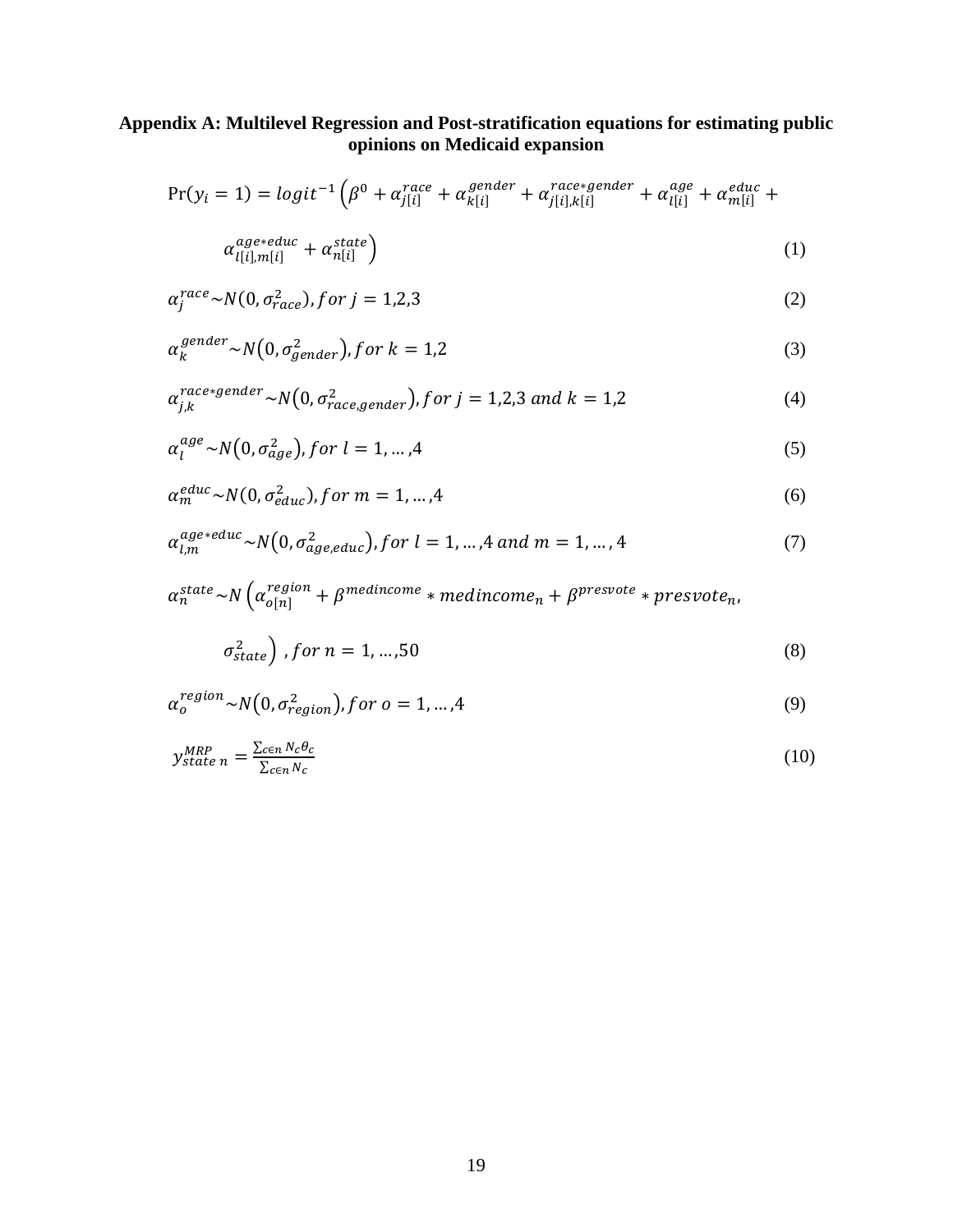# **Appendix B: Variable Measurement**

**Democrat party control.** Utilizing a common measure of state political party control, we use the combination of two variables: the percentage of state Democrat legislators across the two chambers and the state governor's party affiliation. The data were drawn from the National Conference of State Legislatures and National Governors Association, respectively. Democratic governors were coded as 1 and Republican governors were coded as 0, then the percentage of Democrat legislator was added. Nebraska, a nonpartisan state, is coded as zero. The average of this variable is  $0.86$  (sd= $0.63$ ).

**State per capita income.** As a proxy of state median income, we used the American Community Survey's state-level 3-year (2009-2011) average per capita income estimate. The US average per capita income was \$26,729 (sd=3,875) and ranges from \$19,889 in Mississippi to \$36,613 in Connecticut.

**State's cost for Medicaid expansion.** To measure the states' expected additional expenses for adopting the ACA Medicaid expansion, we used the Urban Institute's estimate.<sup>70</sup> The incremental impact of the Medicaid expansion was estimated and we used the change in the percent share of the state's expenditure. Delaware showed the highest expected saving (-11.0%) thru Medicaid expansion while Mississippi showed the lowest saving (6.6%), which means Mississippi was estimated to spend 6.6% additional expenditure under ACA with Medicaid expansion. The average incremental cost change was 1.5% (sd=3.96).

**Proportion of racial minority population.** The American Community Survey's estimate on the state population in 2012 was used to measure the proportion of Black and Hispanic populations of the states. Not surprisingly, there are huge variations in the percent of Blacks and Hispanic across the American states. On average, across the states, Blacks made up 10.1% of the population (sd=9.51). Mississippi showed the highest Black population proportion (37.5%), while Montana had only 0.4%. Hispanic accounted about 11% of state populations in 2012, ranging from 47.0% in New Mexico to 1.3% in West Virginia.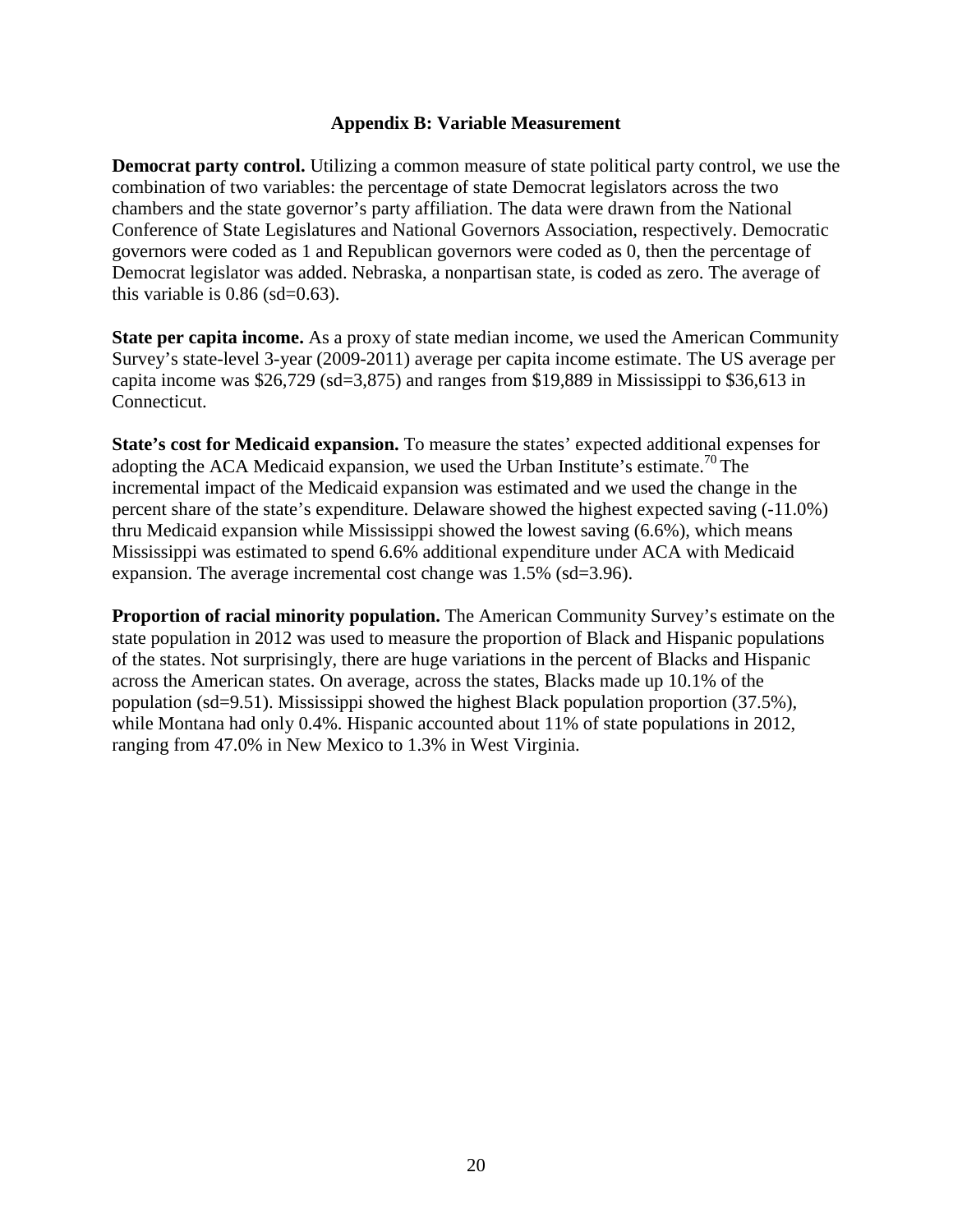

Figure 1. Estimated State-level Public Support on Medicaid Expansion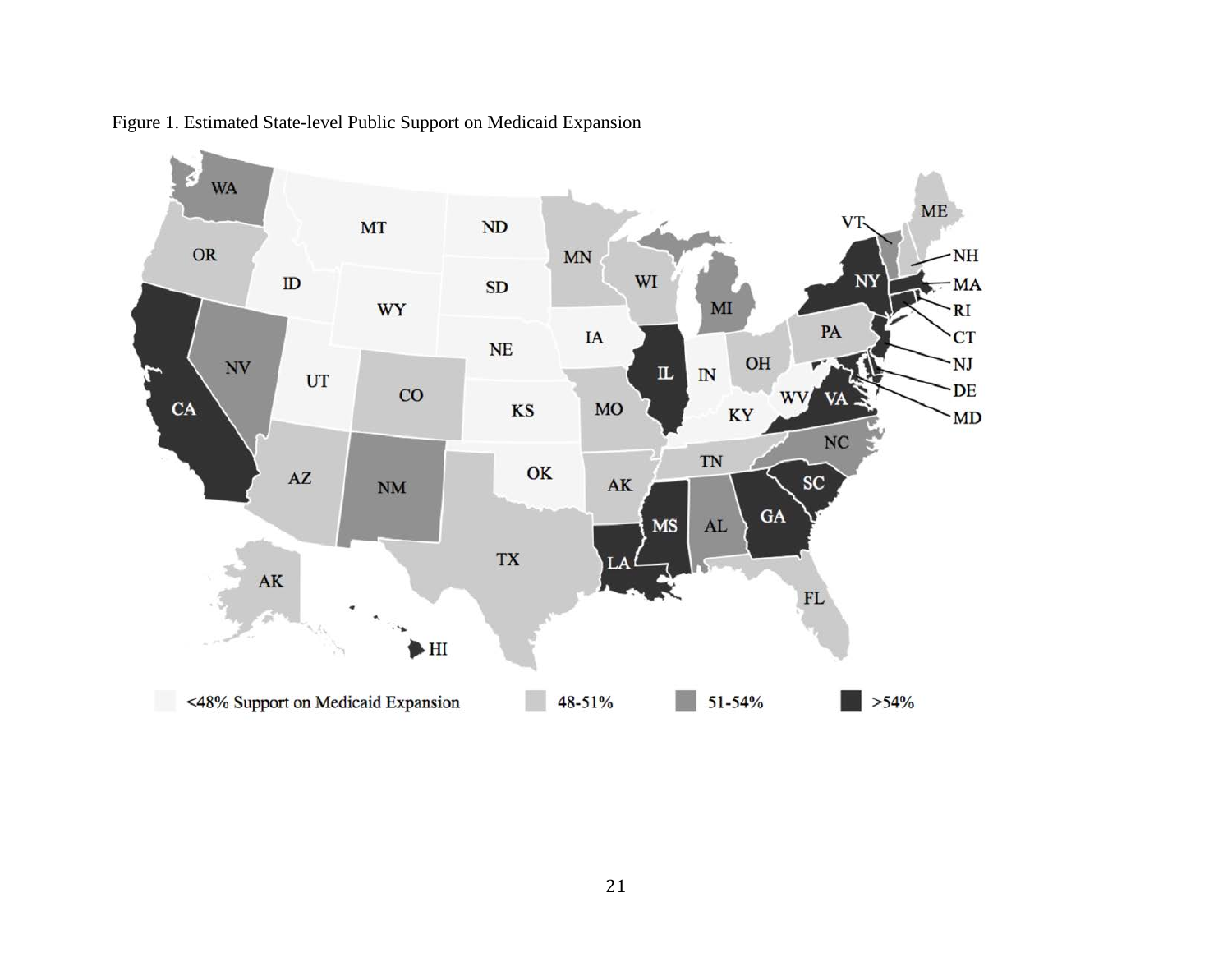

Figure 2. Medicaid Expansion Decisions and Congruence with Public Opinion

Note: State decisions are congruent if States decided to expand Medicaid when the public opinion was greater than 51% or States decided not to expand Medicaid when the public opinion was equal or less than 51%.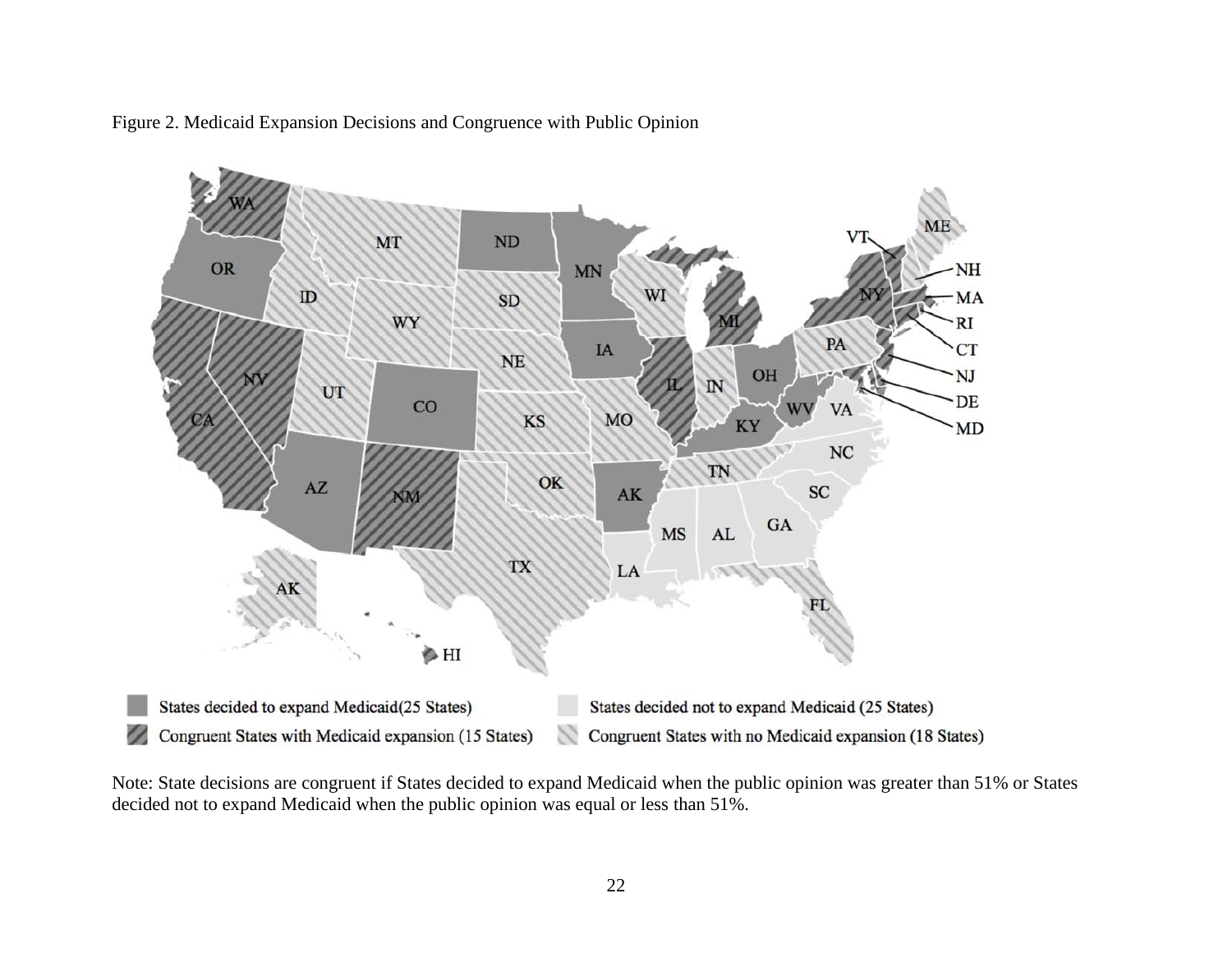

Figure 3. Difference in probabilities of adopting Medicaid expansion between the public opinion model (Column 1) and the full model (Column 8)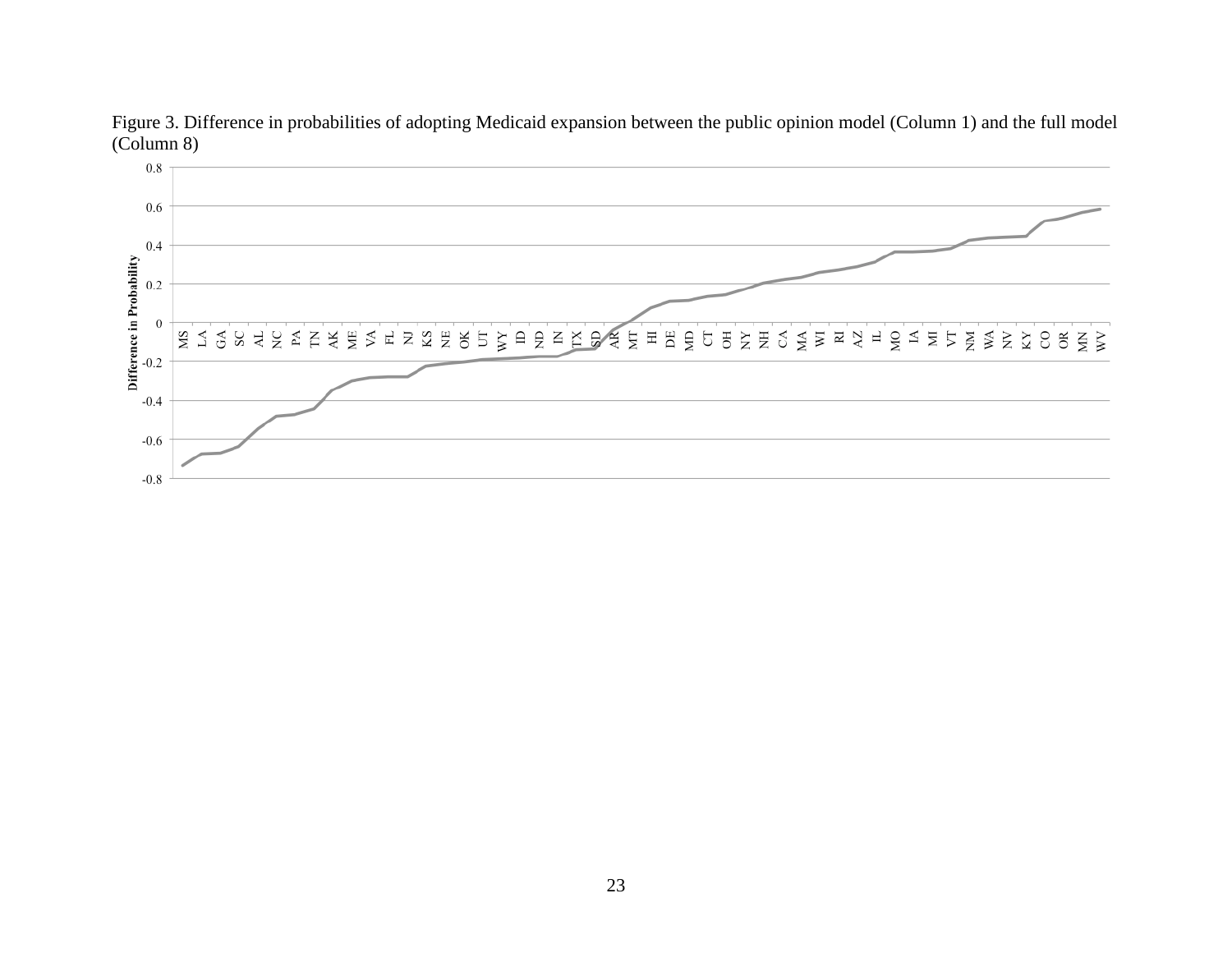

Figure 4. Plot of State Level Public Support by State Adoption of Medicaid Expansion by Racial Group

|                               | Avg. Support |           |           |                 |
|-------------------------------|--------------|-----------|-----------|-----------------|
| <b>Included Racial Groups</b> | (96)         | Std. Err. | Std. Dev. | 95% C.I.        |
| White Only                    | 44.8*        | 0.61      | 4.36      | $44.58 - 46.06$ |
| Add Hispanic & Other          | $50.7*$      | 0.65      | 4.59      | $49.34 - 51.95$ |
| All racial groups             | $54.1*$      | 0.59      | 4.14      | $52.92 - 55.28$ |

Note: \*All curves' average support levels are significantly different from each other at .05 levels.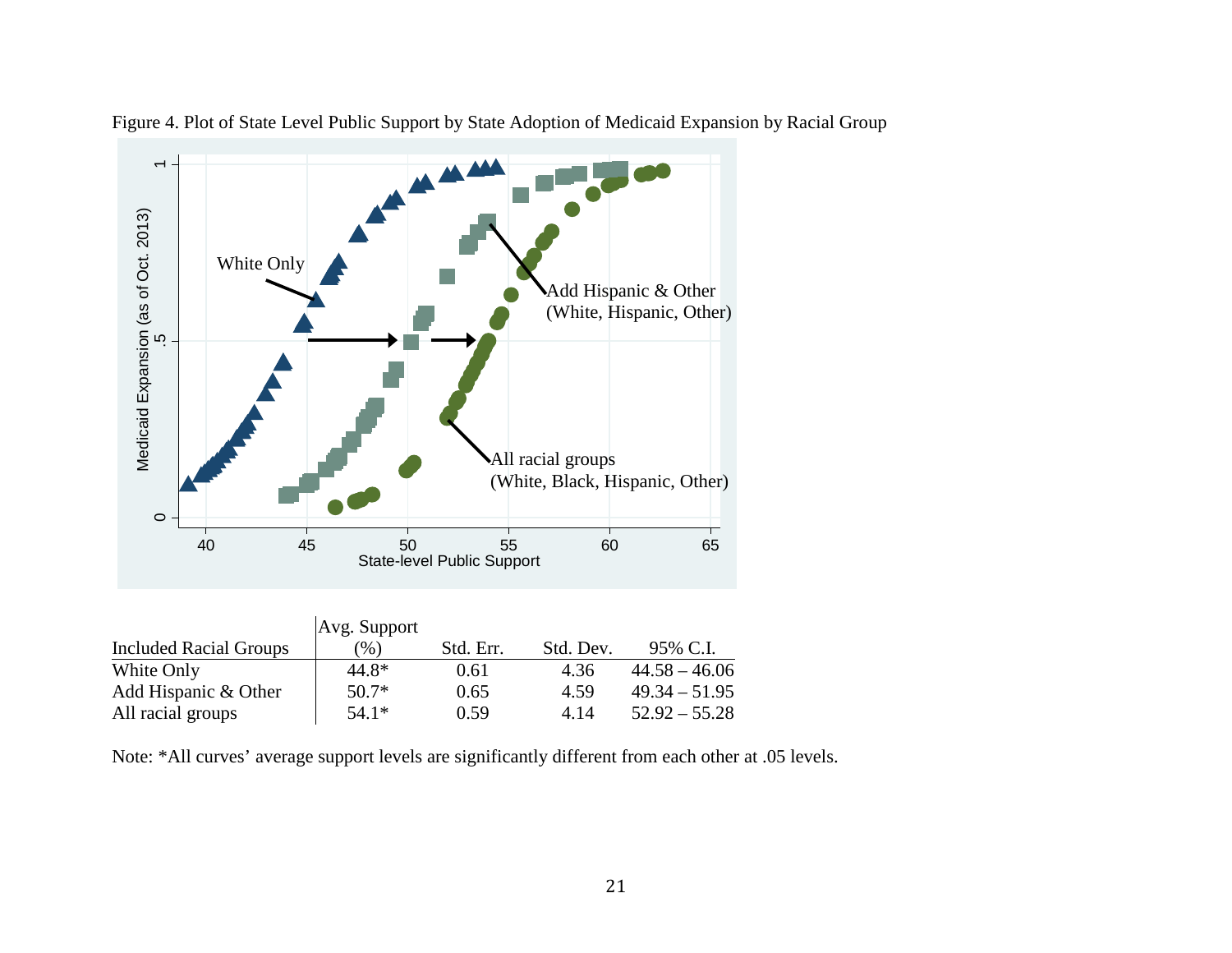# Table 1. Descriptive Statistics

|                                                     | Mean  | Std. Dev. | Range           |  |
|-----------------------------------------------------|-------|-----------|-----------------|--|
| States adopting the Medicaid expansion              | 0.50  | 0.51      | $0 - 1$         |  |
| Public Support (%)                                  | 50.63 | 5.27      | $41.91 - 65.09$ |  |
| Democrat party control                              | 0.86  | 0.63      | $0.00 - 1.89$   |  |
| Per capita income (\\$).                            | 26.73 | 3.88      | $19.89 - 36.61$ |  |
| State's incremental cost for Medicaid expansion (%) | 1.53  | 3.96      | $-10.98 - 6.59$ |  |
| Safety-Net Interest Groups:                         |       |           |                 |  |
| CHC clients per state population $(\%)$             | 7.13  | 3.91      | $2.23 - 20.47$  |  |
| DSH payment per state population $(\$)$             | 80.00 | 79.63     | $3.99 - 477.02$ |  |
| Proportion of Racial Minority Population            |       |           |                 |  |
| Black $(\% )$                                       | 10.14 | 9.51      | $0.35 - 37.49$  |  |
| Hispanic (%)                                        | 10.99 | 10.13     | $1.28 - 46.98$  |  |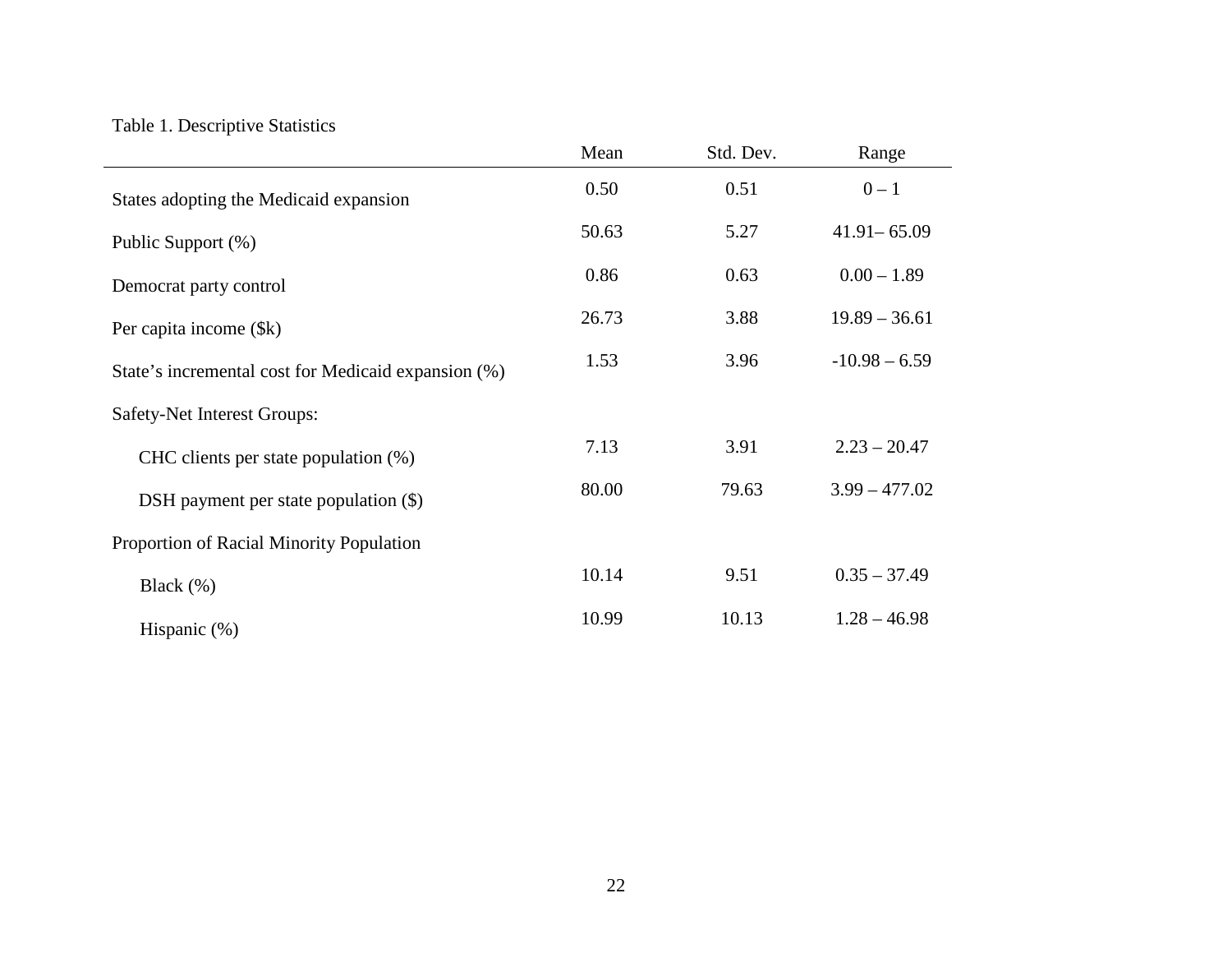|                                          | (1)      | (2)        | (3)       | (4)       | (5)     | (6)      | (7)            | (8)            |
|------------------------------------------|----------|------------|-----------|-----------|---------|----------|----------------|----------------|
| Public Support (%)                       | 1.19*    | 1.11       | 1.10      | $1.32**$  | $1.16*$ | $1.61**$ | $2.15^{\circ}$ | $4.22^{\circ}$ |
|                                          | (0.08)   | (0.10)     | (0.11)    | (0.12)    | (0.08)  | (0.23)   | (0.86)         | (3.12)         |
| Democrat party control                   |          | $12.47***$ | $11.02**$ |           |         |          | $10.03*$       | 12.68*         |
|                                          |          | (8.97)     | (8.29)    |           |         |          | (9.46)         | (15.09)        |
| Per capita income (\$k)                  |          |            | 0.99      |           |         |          | 0.70           | 0.73           |
|                                          |          |            | (0.13)    |           |         |          | (0.17)         | (0.22)         |
| State's incremental cost for Medicaid    |          |            | 0.85      |           |         |          | 1.05           | 1.23           |
| expansion $(\%)$                         |          |            | (0.15)    |           |         |          | (0.19)         | (0.27)         |
| Region (Base: South)                     |          |            |           |           |         |          |                |                |
| East                                     |          |            |           | 3.83      |         |          |                | 0.00           |
|                                          |          |            |           | (3.82)    |         |          |                | (0.13)         |
| Midwest                                  |          |            |           | 9.97*     |         |          |                | 1.75           |
|                                          |          |            |           | (10.53)   |         |          |                | (3.21)         |
| West                                     |          |            |           | 11.93*    |         |          |                | 0.16           |
|                                          |          |            |           | (12.69)   |         |          |                | (0.36)         |
| Safety-Net Interest Groups:              |          |            |           |           |         |          |                |                |
| CHC clients per state population (%)     |          |            |           |           | 1.15    |          | 0.83           | 0.86           |
|                                          |          |            |           |           | (0.10)  |          | (0.13)         | (0.18)         |
| DSH payment per state population $(\$)$  |          |            |           |           | 0.99    |          | 0.99           | 0.99           |
|                                          |          |            |           |           | (0.00)  |          | (0.01)         | (0.01)         |
| Proportion of Racial Minority Population |          |            |           |           |         |          |                |                |
|                                          |          |            |           |           |         | $0.81**$ | $0.70*$        | $0.49^$        |
| Black $(\%)$                             |          |            |           |           |         | (0.06)   | (0.12)         | (0.18)         |
|                                          |          |            |           |           |         | 1.00     | 0.98           | 0.96           |
| Hispanic (%)                             |          |            |           |           |         | (0.04)   | (0.06)         | (0.08)         |
| Number of states                         | 50       | 50         | 50        | 50        | 50      | 50       | 50             | 50             |
| LR $chi2$                                | $8.00**$ | 24.89***   | 26.15***  | $16.14**$ | 12.02** | 24.61*** | 35.79***       | 43.46***       |
| $R^2$                                    | 0.115    | 0.359      | 0.377     | 0.233     | 0.173   | 0.355    | 0.516          | 0.627          |

Table 2. Odds Ratios and Standard Errors for Logistic Regression on States' Medicaid Expansion Decision

\*\*\*p<0.001, \*\*p<0.01, \*p<0.05, ^p<0.06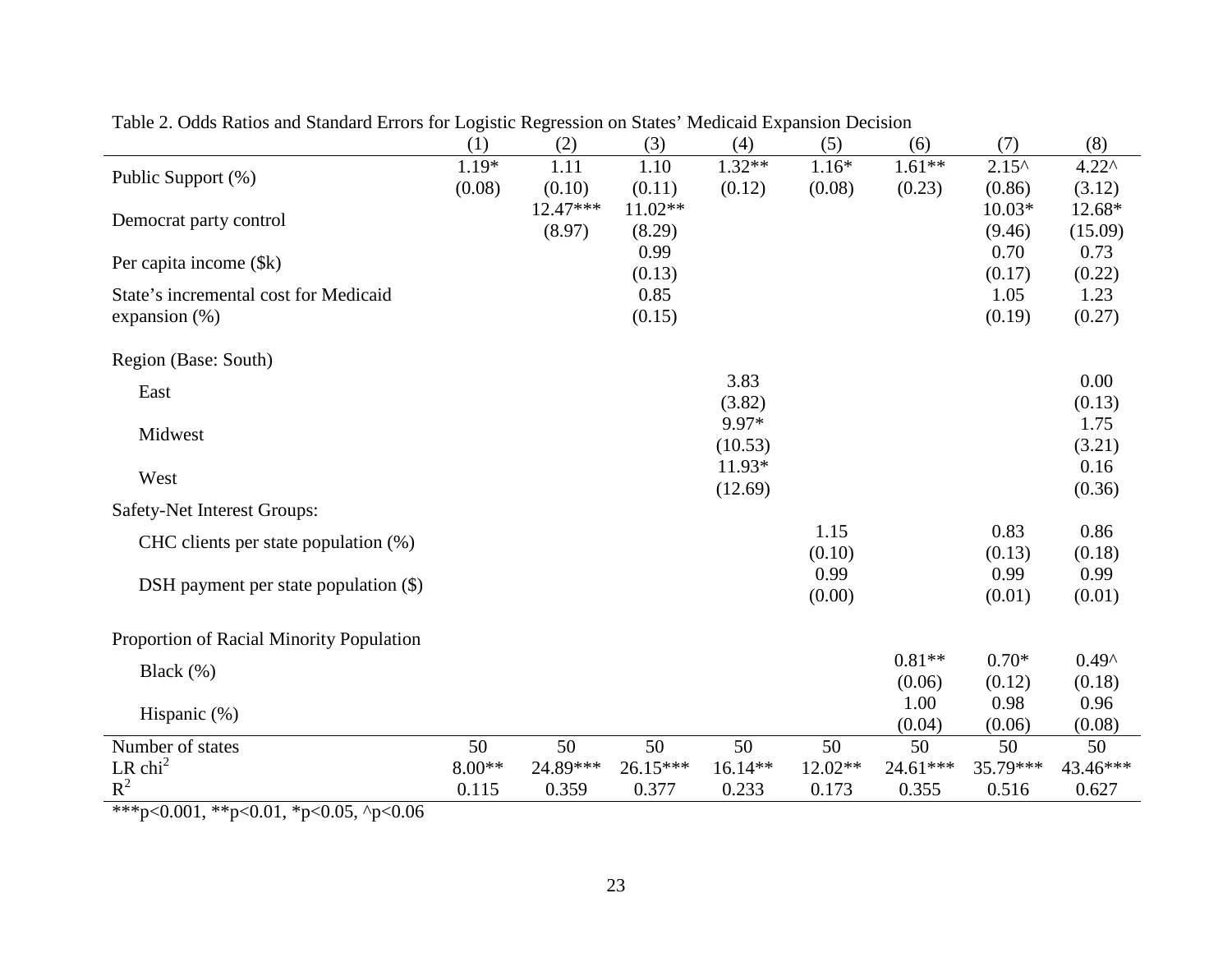## References

- 1. Rosenbaum S, Westmoreland TM. The Supreme Court's Surprising Decision On The Medicaid Expansion: How Will The Federal Government And States Proceed? Health Aff (Millwood). 2012;31(8):1663–72.
- 2. Iglehart JK. Federalism, American-Style. Health Aff (Millwood). 2013;32(7):1182–1182.
- 3. Mashaw JL. Legal, Imagined, and Real Worlds: Reflections on National Federation of Independent Business v. Sebelius. J Health Polit Policy Law. 2013;38(2):255–66.
- 4. Heberlein M, Brooks T, Artiga S, Stephens J. Getting into Gear for 2014: Shifting New Medicaid Eligibility and Enrollment Policies into Drive [Internet]. 2013. Available from: http://kff.org/medicaid/report/getting-into-gear-for-2014-shifting-new-medicaid-eligibilityand-enrollment-policies-into-drive/
- 5. Buettgens M, Holahan J, Recht H. Medicaid expansion, health coverage, and spending: An update for the 21 States that have not expanded eligibility [Internet]. Kaiser Commission on Medicaid and the Uninsured, The Henry J. Kaiser Family Foundation; 2015 Apr [cited 2015 Jul 20]. Available from: http://files.kff.org/attachment/issue-brief-medicaid-expansionhealth-coverage-and-spending-an-update-for-the-21-states-that-have-not-expanded-eligibility
- 6. Garfield R, Damico A, Stephens J, Rouhani S. The Coverage Gap: Uninsured Poor Adults in States that Do Not Expand Medicaid – An Update [Internet]. 2014. Available from: http://kff.org/health-reform/issue-brief/the-coverage-gap-uninsured-poor-adults-in-statesthat-do-not-expand-medicaid-an-update/
- 7. Kaiser Family Foundation. Interactive: A State-by-State Look at How the Uninsured Fare Under the ACA [Internet]. 2014. Available from: http://kff.org/interactive/uninsured-gap/
- 8. Garfield R, Damico A, Stephens J, Rouhani S. The Coverage Gap: Uninsured Poor Adults in States that Do Not Expand Medicaid – An Update [Internet]. Kaiser Commission on Medicaid and the Uninsured, The Henry J. Kaiser Family Foundation; 2015 Apr [cited 2015 Jul 11]. Available from: http://kff.org/health-reform/issue-brief/the-coverage-gap-uninsuredpoor-adults-in-states-that-do-not-expand-medicaid-an-update/
- 9. Soss J, Fording RC, Schram SF. Disciplining the Poor: Neoliberal Paternalism and the Persistent Power of Race. Chicago: University of Chicago Press; 2011.
- 10. Soss J, Schram SF, Vartanian TP, O'Brien E. Setting the Terms of Relief: Explaining State Policy Choices in the Devolution Revolution. Am J Polit Sci. 2001 Apr 1;45(2):378–95.
- 11. Pitkin HF. The Concept of Representation. Berkeley: University of California.; 1967.
- 12. Mill JS. Considerations on representative government. Amherst, NY: Prometheus Books; 1991.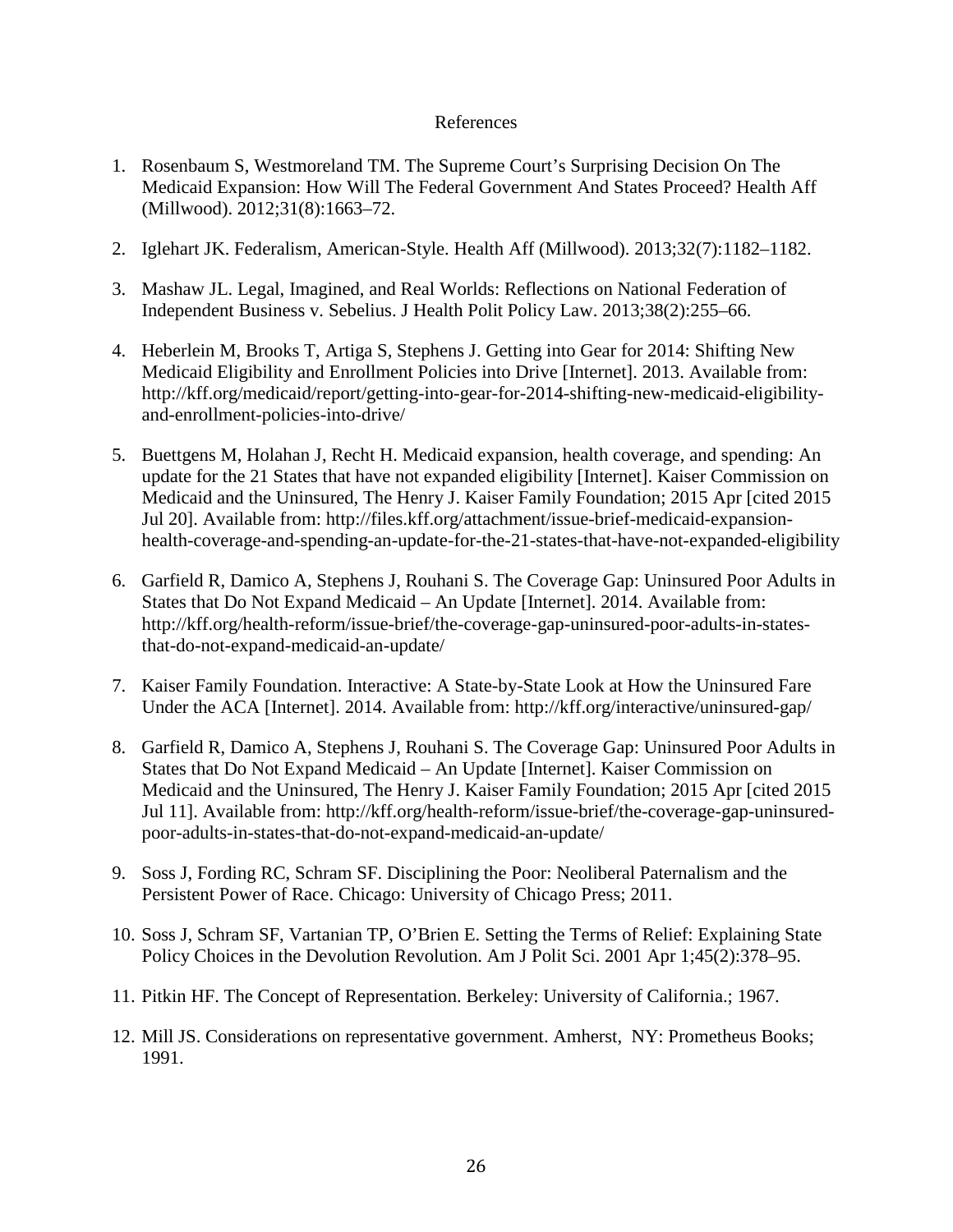- 13. Acton JEAD. The influence of America. In: Fears JR, editor. Essays in the history of liberty: Selected writings on Lord Acton. Indianapolis: Liberty Classics; 1985. p. 198–212.
- 14. Elazar DJ. Exploring federalism. Tuscaloosa: University of Alabama Press; 1987.
- 15. Wlezien C, Soroka SN. Federalism and Public Responsiveness to Policy. Publius. 2011;41(1):31–52.
- 16. Winthrop D. Toqueville on Federalism. Publius. 1976;6:93–115.
- 17. Levy JT. Federalism, Liberalism and the Separation of Loyalties. Am Polit Sci Rev. 2007;101:459–77.
- 18. Smith J. Federalism. Vancouver, BC: University of British Columbia Press; 2004.
- 19. Schumpeter J. Capitalism, socialism, and democracy. 3rd ed. New York: Harperand Row; 1950.
- 20. Schattschneider EE. The Semisovereign People: A Realist's View of Democracy in America. Hinsdale, Illinois: The Dryden Press; 1960.
- 21. McConnell G. Private power and American democracy. New York: Random House; 1966.
- 22. Lowi TJ. The end of liberalism; ideology, policy, and the crisis of public authority. New York: Norton; 1969.
- 23. Schlozman KL, Tierney JT. Organized Interests and American Democracy. New York: Harper & Row; 1986.
- 24. Strolovitch DL. A More Level Playing Field or a New Mobilization of Bias? Interest Groups and Advocacy for the Disadvantaged. In: Cigler AJ, Loomis BA, editors. Interest group politics. 7th ed. Washington, DC: CQ Press; 2007. p. 86–107.
- 25. Strolovitch DZ. Affirmative Advocacy: Race, Class, and Gender in Interest Group Politics. Chicago, IL: University of Chicago; 2007.
- 26. Hays RA. Who Speaks for the Poor: National Interest Groups and Social Policy. London: Routledge; 2001.
- 27. Patterson TE. The Vanishing Voter: Why Are the Voting Booths So Empty? Natl Civ Rev. 2002;91(4):367–77.
- 28. Erikson RS, MacKuen M, Stimson JA. The macro polity. NewYork: Cambridge University Press; 2002.
- 29. Erikson RS, Wright GC, McIver JP. Statehouse Democracy: Public Opinion and Policy in the American States. Cambridge: Cambridge University Press; 1994.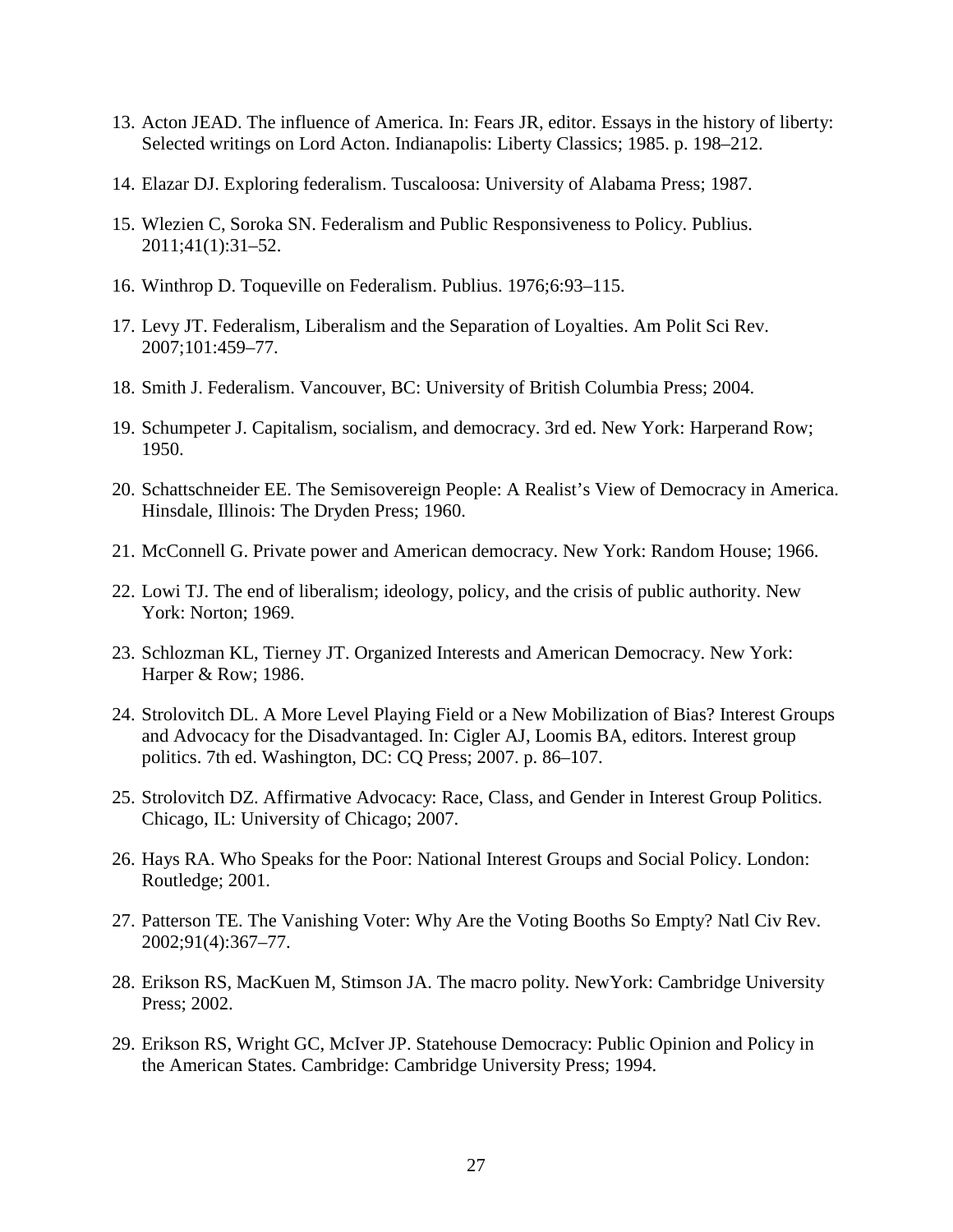- 30. Lax JR, Phillips JH. The Democratic Deficit in the States. Am J Polit Sci. 2012;56(1):148– 66.
- 31. Lax JR, Phillips JH. Gay Rights in the States: Public Opinion and Policy Responsiveness. Am Polit Sci Rev. 2009;103(3):367–86.
- 32. Jacoby WG, Schneider SK. Variability in State Policy Priorities: An Empirical Analysis. J Polit. 2001;63(2):544–68.
- 33. Volden C. The Politics of Competitive Federalism: A Race to the Bottom in Welfare Benefits? Am J Polit Sci. 2002;46(2):352–63.
- 34. Plotnick RD, Winters RF. A Politico-Economic Theory of Income Redistribution. Am Polit Sci Rev. 1985;79(2):458–73.
- 35. Kinder DR, Sanders LM. Divided by Color: Racial Politics and Democratic Ideals. Chicago: University of Chicago Press.; 1996.
- 36. McConahay JB. Modern Racism and Modern Discrimination The Effects of Race, Racial Attitudes, and Context on Simulated Hiring Decisions. Pers Soc Psychol Bull. 1983 Dec 1;9(4):551–8.
- 37. Henry P j., Sears DO. The Symbolic Racism 2000 Scale. Polit Psychol. 2002 Jun 1;23(2):253–83.
- 38. Huddy L, Feldman S. On Assessing the Political Effects of Racial Prejudice. Annu Rev Polit Sci. 2009;12(1):423–47.
- 39. Gilens M. Why Americans Hate Welfare: Race, Media, and the Politics of Antipoverty Policy. Chicago: University of Chicago Press.; 1999.
- 40. Carmines EG, Stimson JA. Issue Evolution: Race and the Transformation of American Politics. Princeton: Princeton University Press; 1989.
- 41. Edsall TB, Edsall MD. Chain Reaction: The Impact of Race, Rights, and Taxes on American Politics. New York: Norton; 1991.
- 42. Quadagno J. The Color of Welfare: How Racism Undermined the War on Poverty. New York: Oxford University Press; 1996.
- 43. Berger LM, McDaniel M, Paxson C. Assessing Parenting Behaviors across Racial Groups: Implications for the Child Welfare System. Soc Serv Rev. 2005;79(4):653–88.
- 44. Zimmermann W, Tumlin. Patchwork Policies: State Assistance for Immigrants under Welfare Reform [Internet]. The Urban Institute; 1999 Apr [cited 2015 May 4]. Available from: http://webarchive.urban.org/publications/309007.html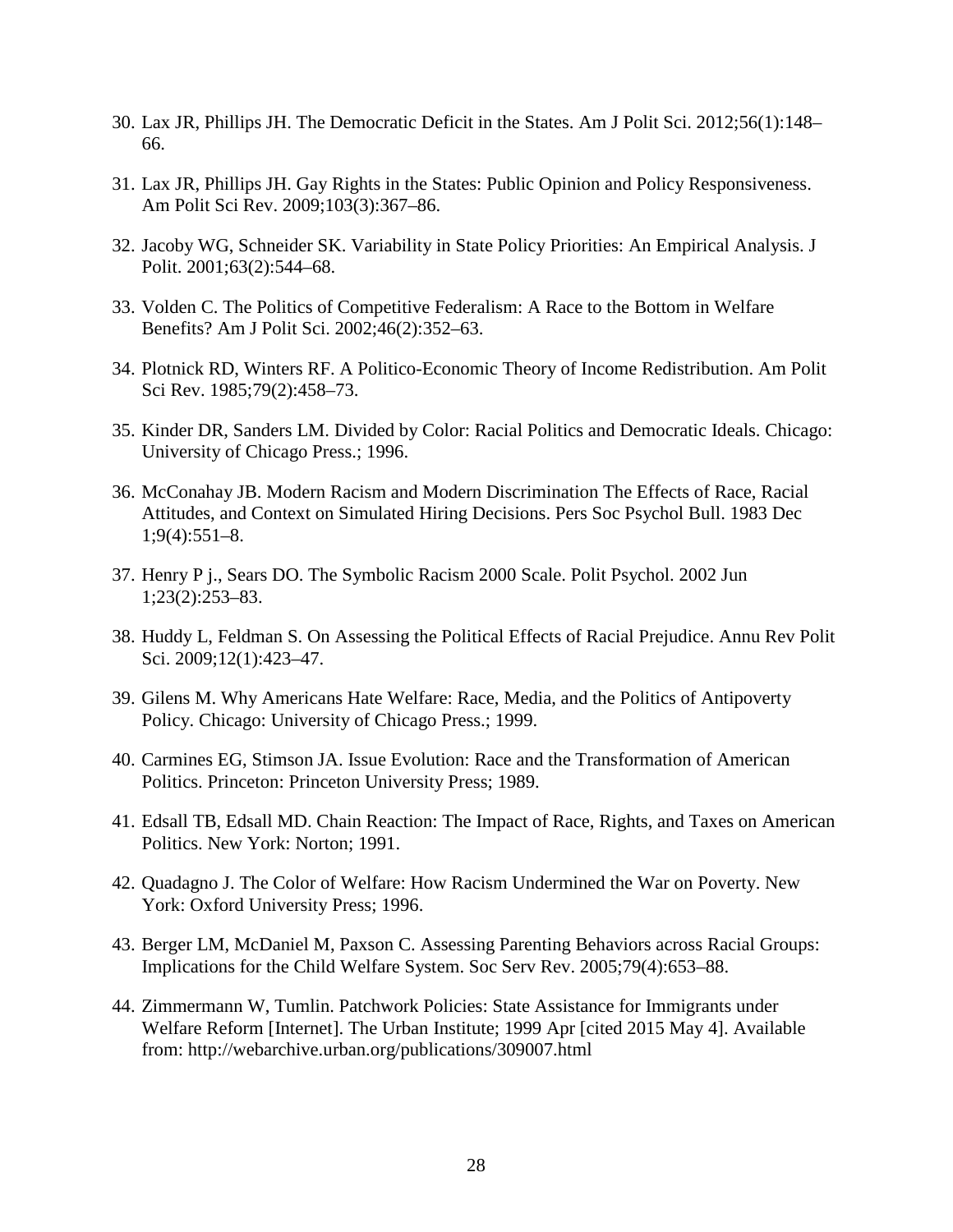- 45. Kilty KM, Haymes MV de. Racism, Nativism, and Exclusion. J Poverty. 2000 Jan 1;4(1-  $2)$ : 1–25.
- 46. Fellowes MC, Rowe G. Politics and the New American Welfare States. Am J Polit Sci. 2004 Apr 1;48(2):362–73.
- 47. Potomac Associates. State of the Nation [Internet]. 1972. Available from: http://www.ropercenter.uconn.edu
- 48. ABC News/The Washington Post. National Poll, March, 1989 [Internet]. 1989. Available from: http://www.ropercenter.uconn.edu
- 49. ABC News/The Washington Post. National Poll: January, 1987 [Internet]. 1987. Available from: http://www.ropercenter.uconn.edu
- 50. ABC News/The Washington Post. Role of Government [Internet]. 1986. Available from: http://www.ropercenter.uconn.edu
- 51. ABC News/The Washington Post. Reaganomics [Internet]. 1981. Available from: http://www.ropercenter.uconn.edu
- 52. The Public's Health Care Agenda for the 113th Congress [Internet]. 2013. Available from: http://www.ropercenter.uconn.edu
- 53. CNN, Opinion Research Corp. Economy/Federal Budget/Libya [Internet]. 2011. Available from: http://www.ropercenter.uconn.edu/
- 54. ABC News/The Washington Post. Economy/Federal Budget/2012 Presidential Election [Internet]. 2011. Available from: http://www.ropercenter.uconn.edu
- 55. Tesler M. The Spillover of Racialization into Health Care: How President Obama Polarized Public Opinion by Racial Attitudes and Race. Am J Polit Sci. 2012 Jul 1;56(3):690–704.
- 56. Olson LK. The Politics of Medicaid. New York: Columbia University Press; 2010.
- 57. Kaiser Family Foundation. Status of State Action on the Medicaid Expansion Decision [Internet]. 2013 [cited 2013 Aug 1]. Available from: http://kff.org/medicaid/stateindicator/state-activity-around-expanding-medicaid-under-the-affordable-care-act/
- 58. Lax JR, Phillips JH. How Should We Estimate Public Opinion in The States? Am J Polit Sci. 2009;53(1):107–21.
- 59. Swan JH, Harrington C, Clemeña W, Pickard RB, Studer L, deWit SK. Medicaid Nursing Facility Reimbursement Methods: 1979–1997. Med Care Res Rev. 2000;57(3):361–78.
- 60. Wynn B, Coughlin T, Bondarenko S, Bruen B. Analysis of the Joint Distribution of Disproportionate Share Hospital Payments: A Policy Framework for Targeting Financially